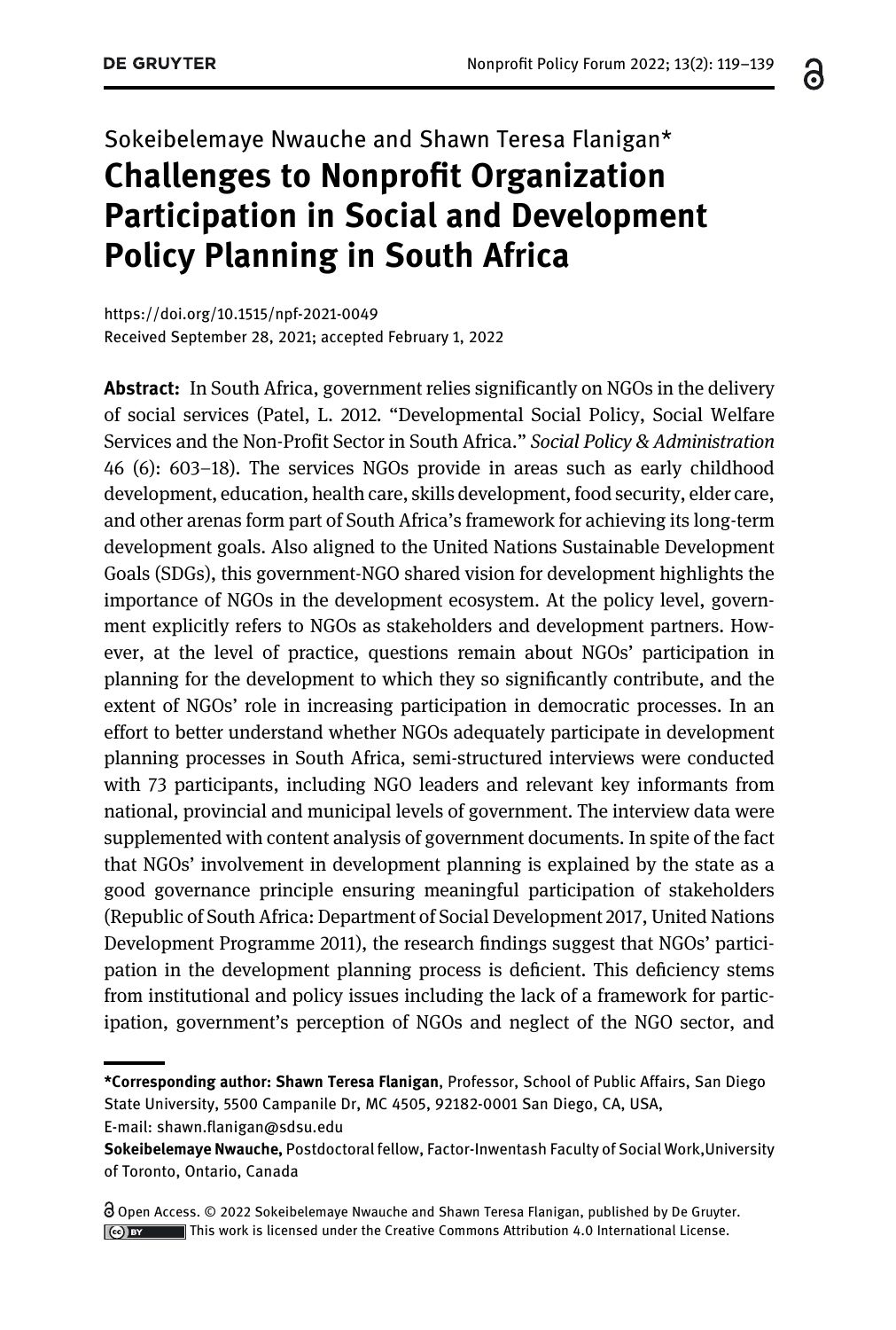political issues such as partisan political activity in spaces of participation and engagement. The democratic potential of NGO participation is also hindered by organizational issues relating to the amorphous nature of the NGO sector, apathy of NGOs and a fragmented NGO sector.

Keywords: South Africa, public participation, policy advocacy, policy planning, government nonprofit partnerships, institutional barriers

# <span id="page-1-0"></span>1 Introduction

Nonprofit organizations (NPOs) have become an integral part of the social policy systems in the different contexts in which they operate. In South Africa, the government relies significantly on NPOs in delivering services ([Patel 2012](#page-19-0)) in various policy fields to address socio–economic problems in communities. The services NPOs provide in various policy fields form part of South Africa's framework for achieving its long-term development goals. In policy statements and documents at the national, provincial, and municipal levels of government, organizations in the South African NPO sector are recognized as stakeholders and essential partners and in the policy development process. However, at the level of practice, questions remain about NPOs' participation in planning for the social policies to which they so significantly contribute.

The policy governance process involves two main aspects, namely: policy formulation/planning and policy implementation [\(World Bank 1994,](#page-20-0) xiv). Much literature on NPOs focuses on the vital role NPOs play in the delivery of services and implementation of social policy ([Almog-Bar 2017;](#page-17-0) [Frumkin 2002](#page-18-0); [Levy and](#page-18-1) [Ketels 2021](#page-18-1); [Okuyama, Ishida, and Yamauchi 2010](#page-19-1); [Salamon 1995;](#page-19-2) [Salamon and](#page-19-3) [Toepler 2015](#page-19-3); [Smith and Lipsky 1993;](#page-20-1) [Struyk 2002](#page-20-2); [Tshiyoyo 2019\)](#page-20-3). Somewhat less attention has been given to service-providing NPOs' participation in the formulation or planning of the social policies and social programs to which they contribute. Involving NPOs in the participatory process for policy formulation provides more opportunities for nonprofits to effectively contribute to policies ([Brock 2020](#page-17-1)). It can also provide opportunities to align government and NPOs' objectives for effective service delivery.

Therefore, the question this article seeks to address is whether NPOs adequately participate in the policy planning process in South Africa. The study focuses on government–initiated engagement with stakeholders within government-created spaces that are akin to Goulet'[s \(1989\)](#page-18-2) state promoted arenas or [Cornwall](#page-17-2)'s (2002) institutionalized or formalized invited spaces, for planning purposes. The participation of NPOs in policy planning is analysed through the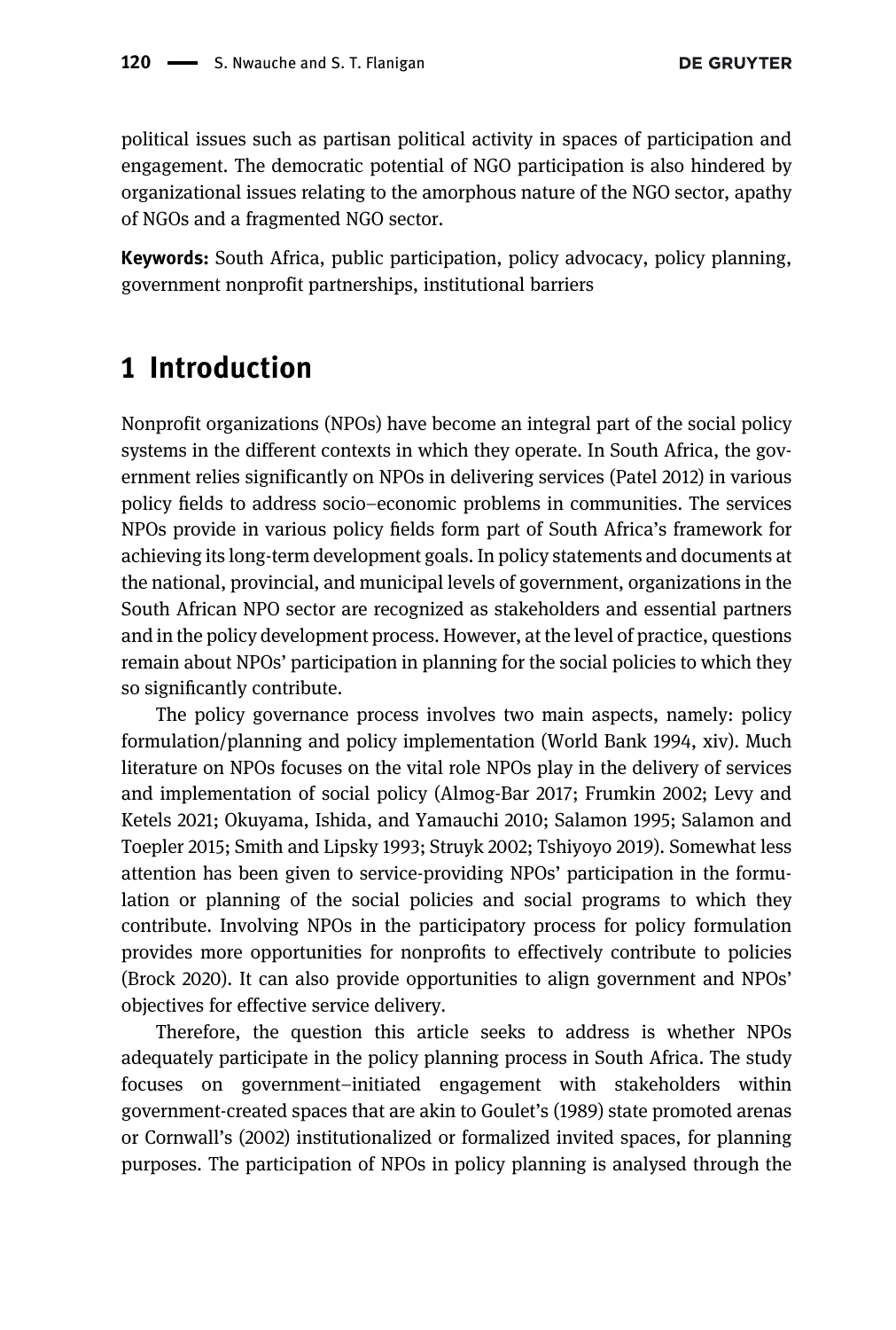lenses of stakeholder analysis and the concept of participation as a good governance practice in planning.

This article adds to research on the nonprofit sector by identifying barriers that NPOs face in the participatory process of policy planning and gives additional attention to the role of NPOs in social policy formulation within a body of literature that highlights NPOs as social policy implementers. The article contributes to the broader research on government–NPO relationships, showing some constraints to the expressive/advocacy function of nonprofits and their consultation with government ([Mosley 2020;](#page-19-4) [Toepler et al. 2020\)](#page-20-4).

## 2 Nonprofit Organizations in the Policy Context

Even though NPOs are viewed as private organizations, their role in delivering services places them in the broader public and social policy space. In many countries, the origins of NPOs have been traced to efforts from individuals and groups within religious and/or secular settings to provide aid and mutual assistance to meet the needs of people within communities [\(Anheier 2014;](#page-17-3) [Shier and](#page-19-5) [Graham 2014](#page-19-5)). Ample literature on NPOs in the social and development policy context focuses on their role as a mechanism for service delivery and social policy implementation ([Bar-Nir and Gal 2011](#page-17-4); [Cairns, Harris, and Hutchison 2007;](#page-17-5) [Göçmen 2013;](#page-18-3) [Salamon 1994;](#page-19-6) [Tshiyoyo 2019\)](#page-20-3), whether as faith–based or secular organizations. This role has increased as governments embrace neoliberal policies and decentralize or devolve the provision of services to the private and nonprofit sector ([Bar-Nir and Gal 2011](#page-17-4); [Jiwani 2000;](#page-18-4) [Struyk 2002\)](#page-20-2) through different kinds of partnership arrangements ([Casey et al. 2010;](#page-17-6) [Krasnopolskaya, Skokova, and Pape](#page-18-5) [2015;](#page-18-5) [Salamon and Toepler 2015](#page-19-3); [Zimmer 1999](#page-20-5), [2015](#page-20-6)) and service contracting [\(Struyk 2002](#page-20-2); [Zhu, Zhao, and Tao 2021\)](#page-20-7).

NPOs also play a role in the policy context by engaging in advocacy and drawing attention to the inequalities and social problems ([Kendall and Knapp](#page-18-6) [1993](#page-18-6)). In South Africa, [De Wet \(2010\)](#page-18-7) indicates that in addition to service provision, NPOs act as watchdogs over government and public sector administrators. They also promote good governance ([Mafunisa 2004\)](#page-18-8). Thus, [Mafunisa \(2004\)](#page-18-8) argues that the effectiveness of governmental institutions in addressing development problems such as poverty, crime, disease, and high rates of illiteracy will only be possible if NPOs are allowed to participate in the policy-making processes.

Lest these problems seem unique to the global South, it is important to keep in mind that barriers to policy advocacy are common among service providing organizations in the global North as well, noted by researchers in Europe ([Ver](#page-20-8)[schuere and De Corte 2015\)](#page-20-8) and North America [\(Brock 2020;](#page-17-1) [Flanigan 2011](#page-18-9); [Jiwani](#page-18-4)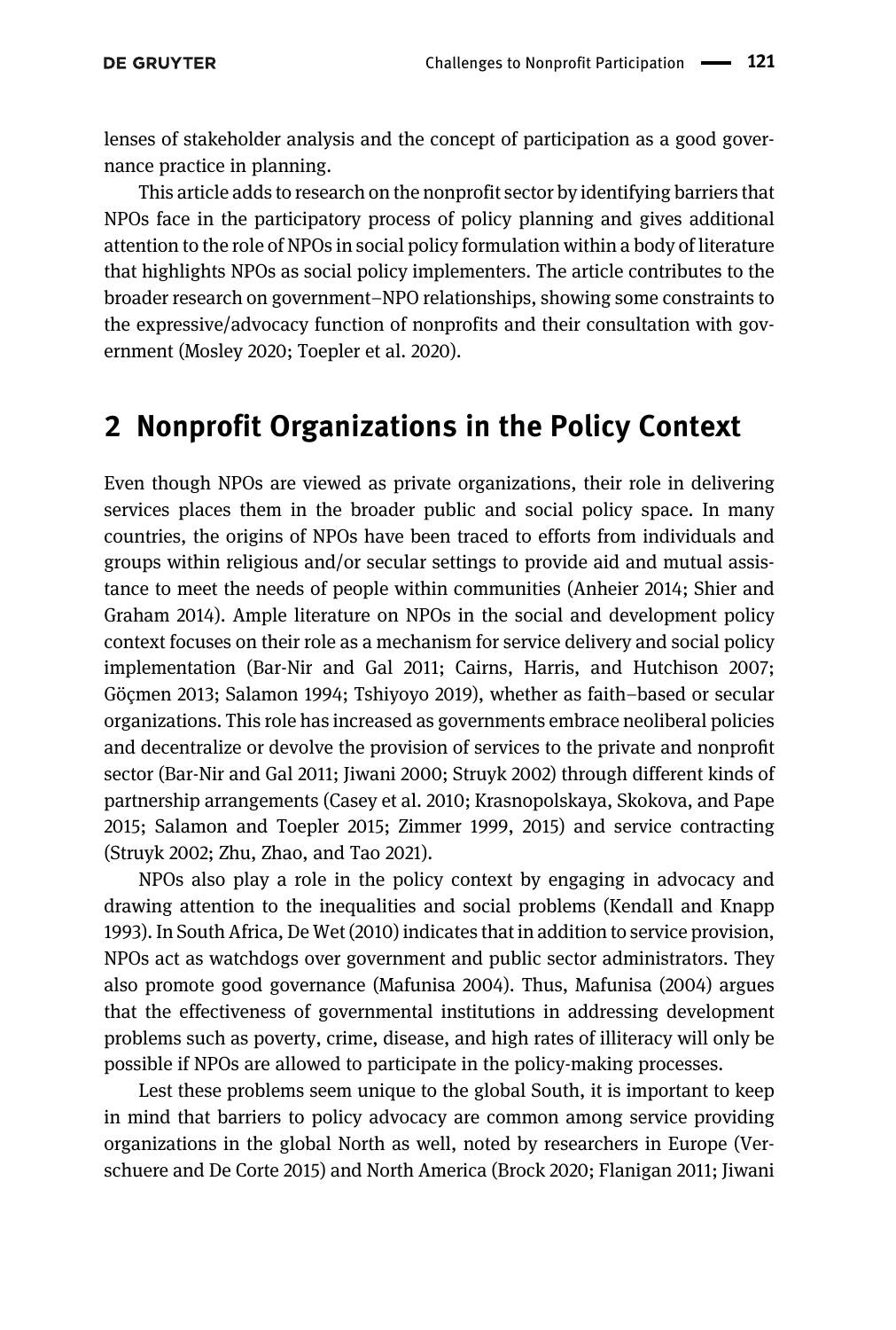[2000;](#page-18-4) [Nicholson-Crotty 2007](#page-19-7)). While acknowledging the importance of NPOs in service delivery and policy implementation, this article examines the role of NPOs in the formulation of the policies that NPOs contribute to implementing.

# 3 Stakeholder Analysis

The concept of stakeholder has a variety of definitions. [Freeman \(1984](#page-18-10), 53) defines a stakeholder as "any group or individual who can affect or is affected by the achievement of an organization's purpose". Stakeholders are also defined as individuals, groups, and other organizations who have an interest in the actions of an organization and the ability to influence it, with a potential to threaten the organization and potential to cooperate with it ([Savage et al. 1991\)](#page-19-8). Although traditionally stakeholders have been analysed through the prism of their economic function to the firm, stakeholder claims can be examined through other societal compositions that are not economic or market-oriented [\(Crane and Ruebottom](#page-18-11) [2011\)](#page-18-11). From a policy formulation and practice perspective, [Grimble and Wellard](#page-18-12) [\(1997\)](#page-18-12) define stakeholders as any group of people, organized or not, of any size or aggregation, who have a common interest in a particular issue or system at any societal level or position. This can be from the global, national, or regional level down to the micro household and intrahousehold level. These groups include public, private, and civil society organizations that exist and interface with communities ([Lyon, Hunter-Jones, and Warnaby 2017\)](#page-18-13).

In each of the descriptions, we can conceptualize NPOs and their constituencies as stakeholders, thinking of the 'firm' or'organization' as represented by the state. The utility of analysing NPOs as stakeholders is rooted in how NPOs' services affect social policy objectives in the contexts in which they operate. Understanding of the kind of stakeholders that exist facilitates stakeholder salience, which is how, why, and the extent to which the stakeholder is prioritized and given attention ([Mitchell, Agle, and Wood 1997](#page-19-9)). If NPOs are treated as stakeholders as described in South Africa's development planning policy documents, we should expect to see ample participation and consideration of NPOs in policy formulation.

# 4 Participation and Development Planning in South Africa

There is hardly a precise definition of the term 'participation' [\(Goulet 1989\)](#page-18-2). However, as an element of good governance in the broader development governance process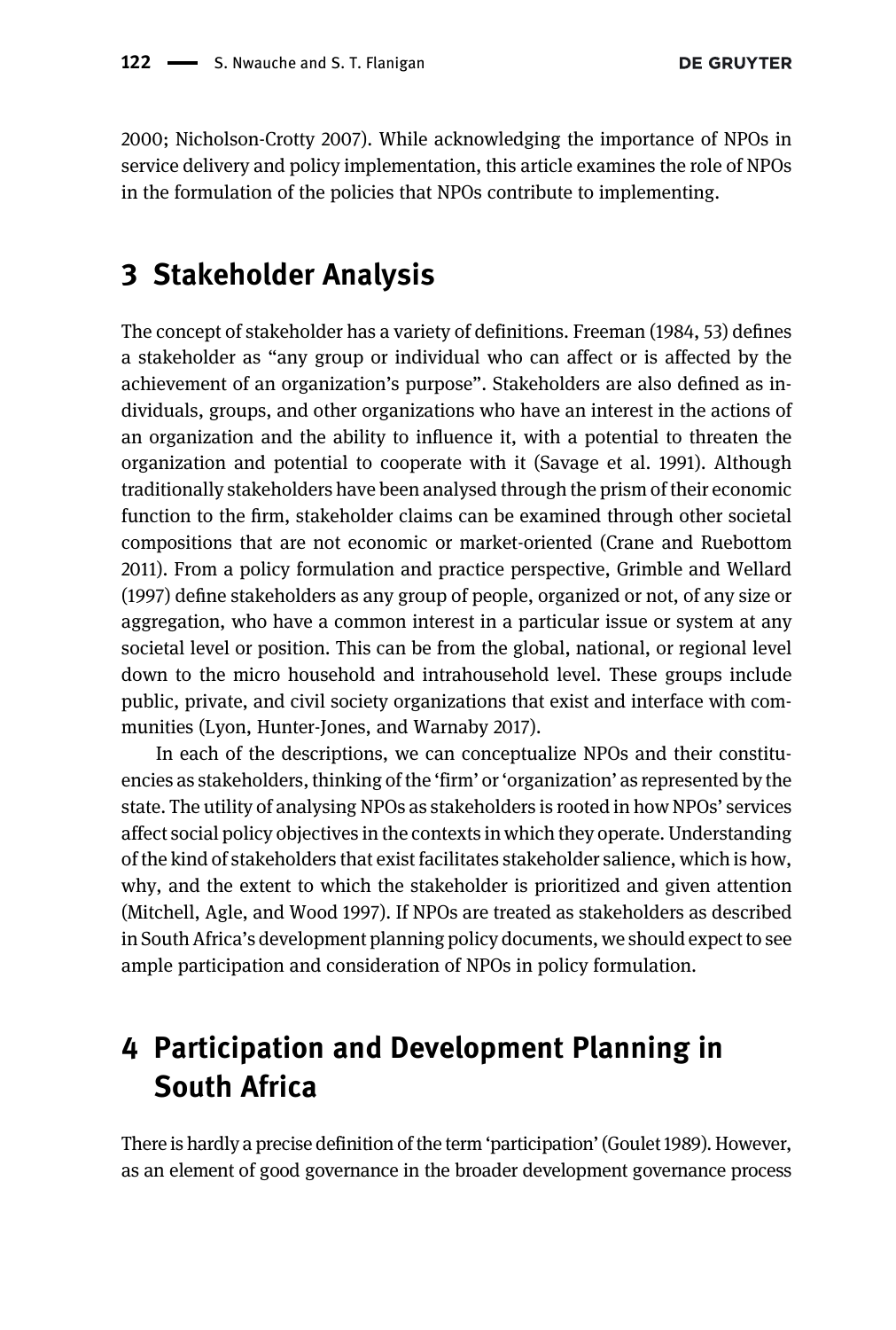(others being transparency, strong institutional capacity of the public sector, public sector accountability and the rule of law) [\(World Bank 1994,](#page-20-0) xiv), the World Bank defines participation as having "influence on development decisions, not simply involvement in the implementation…" [\(World Bank 1992](#page-20-9), 27). Participation increases the voice of stakeholders, citizens and users in the design and implementation of projects and programmes ([World Bank 1992\)](#page-20-9). The World Bank definition is central to the conceptualization of participation in this article.

Participation in the planning process is conceived of as an alternative to and a reconfiguration of traditional top–down development management systems [\(Brett](#page-17-7) [2003;](#page-17-7) [Cornwall 2002\)](#page-17-2). It is also a moral incentive that allows citizens to negotiate and gain entry into the arenas of decision-making ([Goulet 1989\)](#page-18-2). [Cornwall \(2002\)](#page-17-2) conceptualizes participation as a spatial practice that occurs in diverse and multiple arenas in which a wide array of actors is active, noting that (1) spaces for participation are created, (2) they are shaped, in terms of who initiates, constitutes, facilitates, and chooses the methods for participation and (3) the actors who make and shape the spaces determine who occupies those spaces. He makes a distinction between institutionalized/formalized spaces and non–formalized spaces. The institutionalized spaces, also referred to as invited spaces, are forums where the authorities and the people meet. These kinds of space are, essentially, part of the governance machinery. The non–formalized spaces are chosen and occupied by citizens, groups, and associations, and are autonomous from the state. Thus, they are referred to as 'claimed spaces' ([Gaventa 2004](#page-18-14), 35) or 'invented spaces' [\(Kersting 2013,](#page-18-15) 271). This article is concerned with the invited formalized spaces created by the state.

In South Africa, participation is a mandated process for policy planning. The participatory process is lauded as one of the hallmarks of planning in South Africa. It involves the creation of forums and formal mechanisms to secure consultative and participatory processes to gain inputs from different stakeholders. These include citizens, government representatives, the social sector (including organizations in the non–profit sector), and the private/business sector to discuss and analyse developmental challenges and set priorities [\(Republic of South Africa](#page-19-10) [2018](#page-19-10), [n.d](#page-19-11)). The participatory process, therefore, provide avenues for government to interact and engage with citizens and relevant stakeholders in a dialogical process.

From the National Development Plan (NDP) to provincial development plans, down to the integrated development plans (IDP) of municipalities, engagement and consultation with diverse groups and stakeholders are projected as a vital process in planning. However, it is important to note that participation is legislated only at the municipality level, as outlined in the Municipal Systems Act. The Act outlines the procedures and process for community participation for the formulation of the IDP. It defines "community" as comprising of the residents of the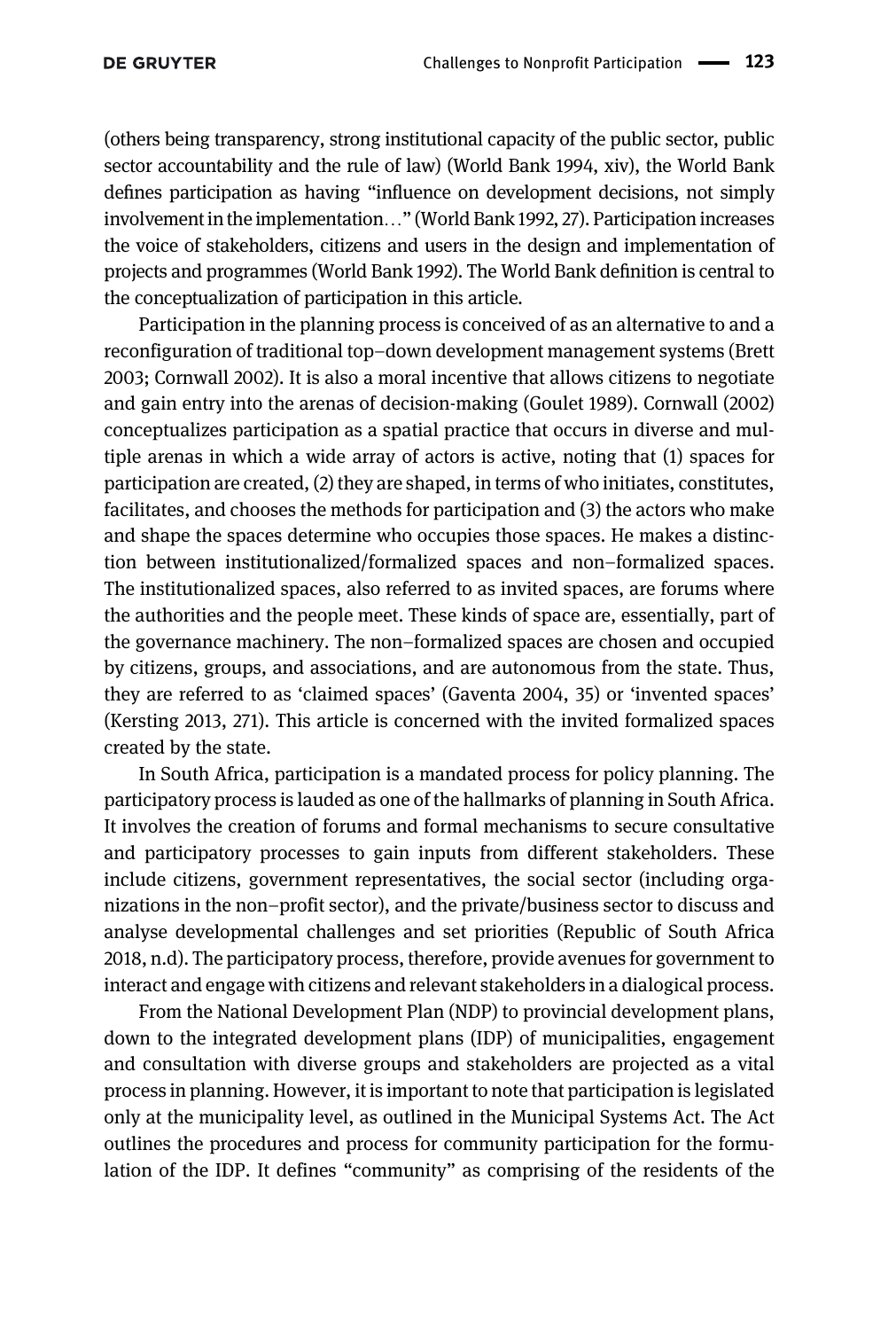municipality, ratepayers and civic organizations and non–governmental, private sector or labour organizations or bodies which are involved in affairs within the municipality [\(Republic of South Africa 2000](#page-19-12)). In terms of mechanisms, processes, and procedures to facilitate participation, the Act stipulates that the municipality must encourage and create conditions for the community to participate. For example, community participation must take place through political structures (such as the ward and IDP Representative Forum at the municipality level) and the municipality must communicate information about the time, date, and venue for public or consultative meetings with members of the community and community organizations.

In practice, however, participation in development planning in South Africa looks quite different from what is described by law. [Buccus et al. \(2008\)](#page-17-8), for example found that planners and government do not pay sufficient attention to existing institutional frameworks and mechanisms for engagement and community participation in development planning. This view is also shared by [Williams \(2005\),](#page-20-10) who notes that community participation is not driven by the legislated IDP process. Consequently, the extent to which stakeholders are given the opportunity to effectively participate in decision–making processes are unsatisfactory ([Murombo 2008\)](#page-19-13). Also, [Piper and Nadvi \(2010\)](#page-19-14) note that state– created spaces for engagement in communities in South Africa are often dominated by political parties and their attendant party politics. As such, organizations in the non–profit sector, especially those involved in service delivery, tend to disengage from the state.

Given the juxtaposition between the legislative context of participatory planning in South Africa and the social and political climate in local communities, this article seeks to address whether NPOs adequately participate and the challenges to their participation in the policy planning process in South Africa. The mechanisms and procedures present in South Africa's national, provincial, and municipal planning process match well with three main categories of participatory processes discussed in the extant literature, which include mechanisms to secure stakeholders/participants, spaces or forums for participation, and mechanisms for conducting the participatory process. These categories allowed for an analysis of participatory planning for development in South Africa.

## 5 Method: Sampling and Data Collection

This study used a qualitative approach to explore whether NPOs adequately participate in policy planning processes in South Africa. In South Africa, NPO is a legal form under which "a trust or other associations of persons established for a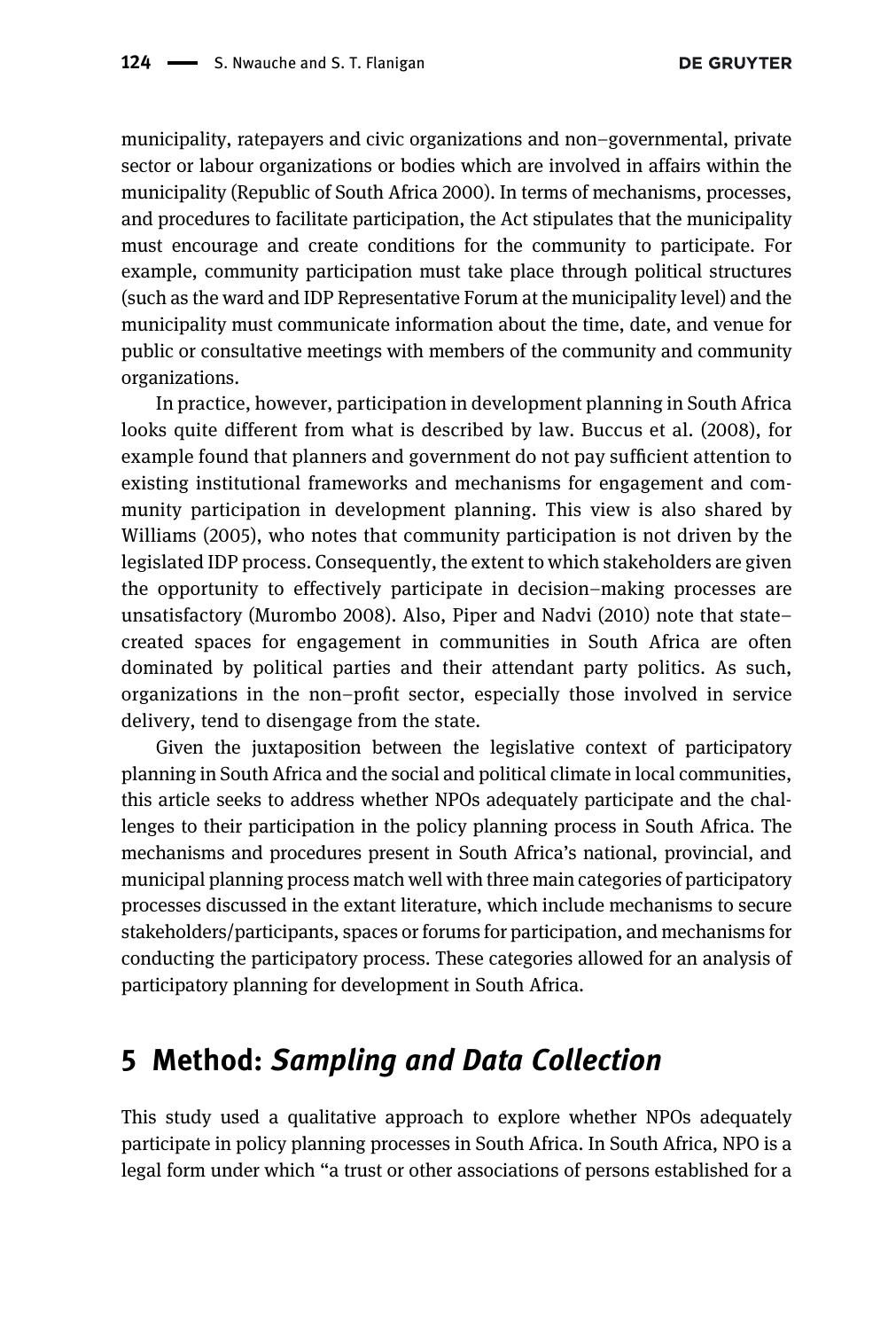public purpose" (NPO Act, [Section 1\)](#page-1-0) can register, as we limited the analysis to these legally registered organizations. Qualitative data were collected from respondents at the national level in Tshwane (which is the capital of South Africa), the Western Cape Province, the Eastern Cape Province, and five municipalities within the two provinces. The respondents were sampled purposively and through the snowball sampling method. The respondents include NPO leaders (including officials from NPO coalition groups) and relevant policy actors (designated as key informants [KIs] from national departments in Tshwane (National Planning Commission and the Department of Social Development), provincial departments, and municipality IDP office involved in policy planning).

The main purpose of sampling respondents from Tshwane is because it is the capital and the seat of the national government. The Eastern Cape Province represents the east of the country and the Western Cape the west (and southern part). It is important to note, however, that provincial planning is guided by a provincial planning framework and municipality planning by the IDP. So, procedurally, planning within each sphere of government is mostly uniform but the plans are tailored to reflect the specific contextual conditions of the provincial or local needs a specific province or municipality. Collecting data in the different sites was not for the purpose of recruiting a representative sample or for generalization, but to gain insights from the participatory process in different contexts. This also provided the opportunity to explore if in practice there are possible divergences in NPOs participation in the different research sites.

Semi–structured interviews were conducted with 73 respondents comprising thirty–eight policy officials and thirty–five NPO leaders between 2018 and 2019. Of the thirty–eight KIs, four were from the national level, 10 from the provincial level, and 16 from the municipality level. The interviews lasted between 29 min and 1 h 20 min and were audio-recorded. The respondents were asked questions about the procedures and mechanisms for engagement between government and NPOs, and the involvement of NPOs in the planning process. This included information such as the respondents' knowledge of participatory meetings, how information about the consultative process is disseminated, if and how invitations to meetings are made, who is invited to meetings (actors) and where the consultations occur (spaces), how participatory processes are organized, and issues that are discussed.

Data collection continued until theoretical saturation was achieved, meaning additional data did not make an additional significant contribution to the development of codes or categories ([Glaser and Strauss 1967\)](#page-18-16). This does not indicate that a researcher has learned everything that could be known in a substantive area, but that gathering additional data no longer provides new ideas or sparks new insights [\(Charmaz 2006](#page-17-9)). The interview data were supplemented with information from government documents and field notes taken from three IDP Representative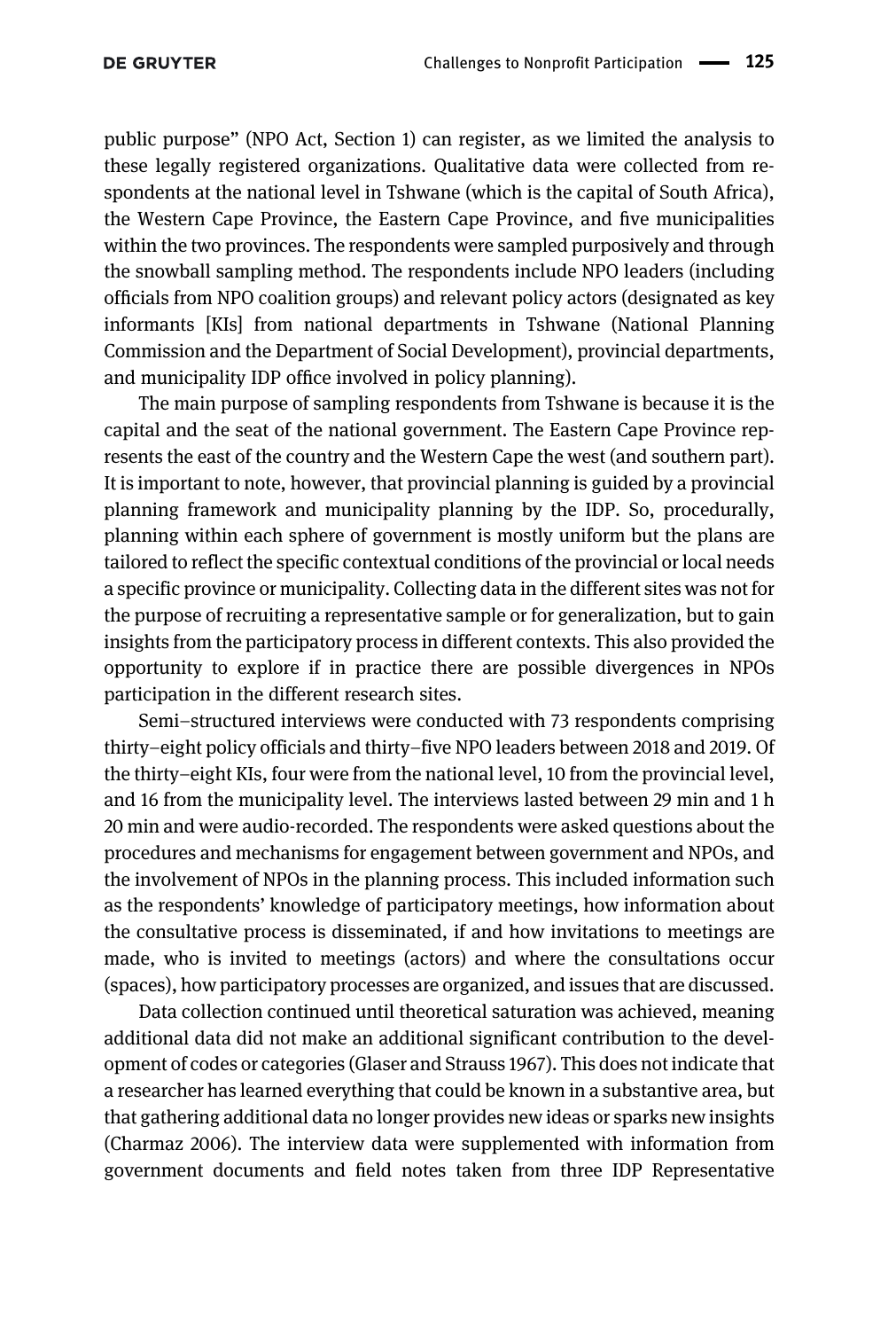Forums. Three IDP Representative Forums were attended, twice in Nelson Mandela Bay Municipality (NMBM) (2018 and 2019) and once in Amathole District Municipality. The meetings lasted for an average of 2 h 30 min on each occasion. The forums were at the instance of the mayor of the respective municipalities, and the participants comprised mostly of municipality officials, councilors, and representatives from different wards in the municipality. In the 2019 forum at the NMBM, one participant introduced himself as an executive of a coalition of NPOs but was attending the meeting as a community member from a ward with a persisting problem of burst water pipes. No other participant identified as an NPO leader or employee in all three meetings. The document analysis and field notes were used to validate the qualitative interview data.

#### 5.1 Data Analysis

The data were transcribed verbatim and analysed using thematic analysis. Thematic analysis involves analysing, identifying, and presenting patterned meaning or themes within a dataset ([Boyatzis 1998;](#page-17-10) [Braun and Clarke 2006](#page-17-11)). Thematic analysis allows researchers to identify patterns across data using an inductive approach, where coding and the development of themes are led by the content of the data, or a using a deductive, theory-led approach where coding and development of themes are organized around existing concepts but the researcher remains open to new ideas that emerge [\(Braun and Clarke 2006;](#page-17-11) [Joffe 2012\)](#page-18-17). This analysis used a deductive approach, though some categories were also developed inductively. The data was analysed manually to allow for grasping of the complexity and contextuality [\(Muhr 1991\)](#page-19-15) of the process being studied.

Taking a deductive approach, the coding process was guided by the literature on procedures and mechanisms for participation, with a focus on 1) mechanisms to secure stakeholders/participants, 2) spaces or forums for participation and 3) mechanisms for conducting the participatory process. The analysis yielded three categories:lack of adequate procedures for invitation to participate, exclusionary entry points for engagement, and inequitable methods of participation. These were aggregated into the theme "deficient institutional arrangements", which hinder NPOs' participation in policy planning. The category lack of information on NPOs emerged inductively and was incorporated into the theme "deficient institutional arrangements". The inductive analysis yielded two additional categories, *unorganized* sector, and partisan politics. These were aggregated into the theme "underlying contextual issues", which also hinder NPOs from adequately participating in the planning process.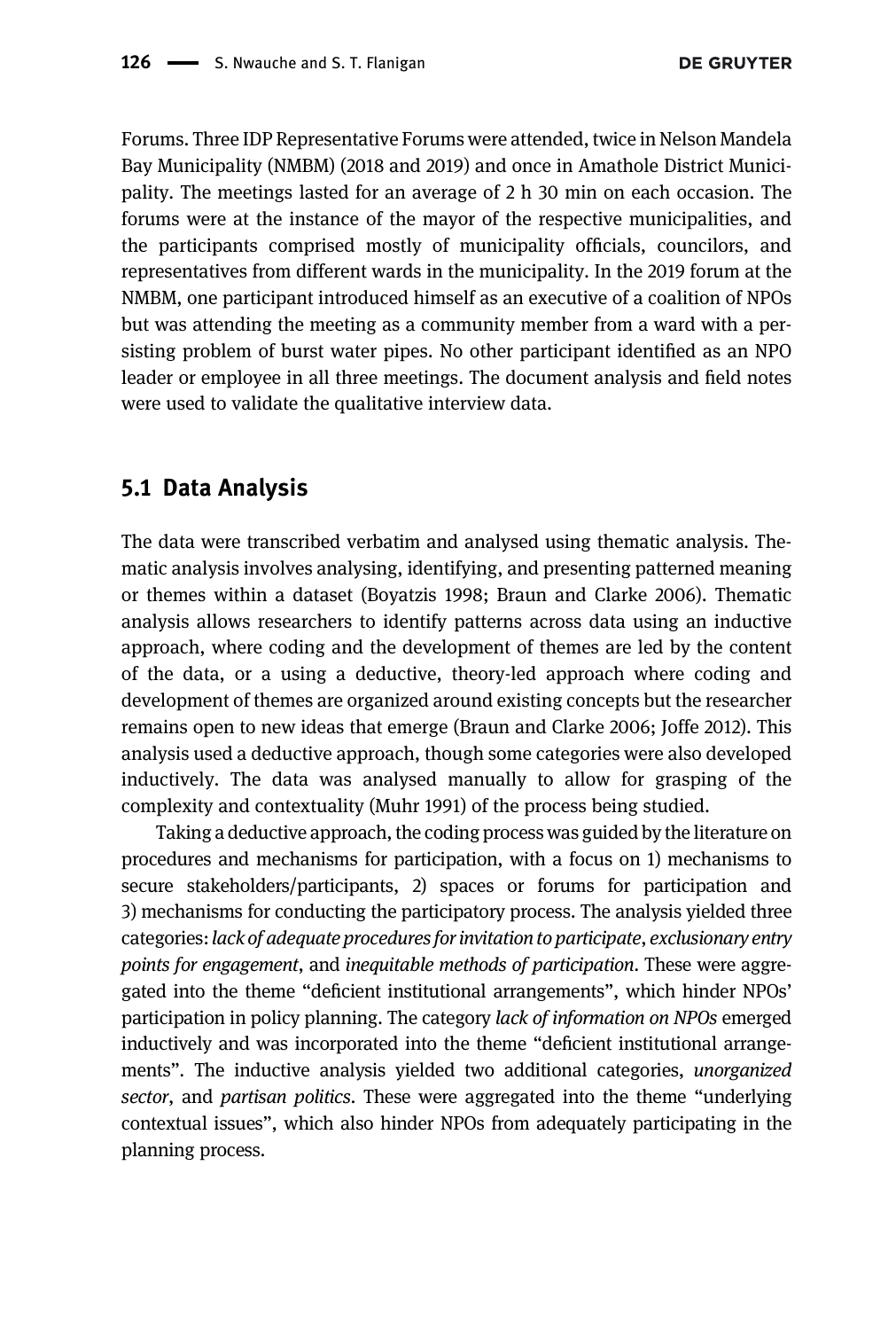

<span id="page-8-0"></span>Figure 1: Barriers to NPOs participation in policy planning.

# 6 Findings

The findings suggest that deficient institutional arrangements for participation and other underlying contextual issues work in concert to hinder NPOs from participating in policy planning, as indicated in [Figure 1](#page-8-0).

As [Figure 1](#page-8-0) illustrates, even though a policy framework for participation exists, the reality on the ground in South Africa makes policy participation by NPOs quite challenging.

# 7 Deficient Institutional Arrangements

Deficient institutional arrangements refer to the inadequacies in institutional frameworks that deter NPOs from sufficiently participating in policy planning.

### 7.1 Lack of Adequate Procedures for Inviting NPOs to **Participate**

The interview data show a weakness in procedures for inviting NPOs into the participatory process at various levels of government. Policy officials would argue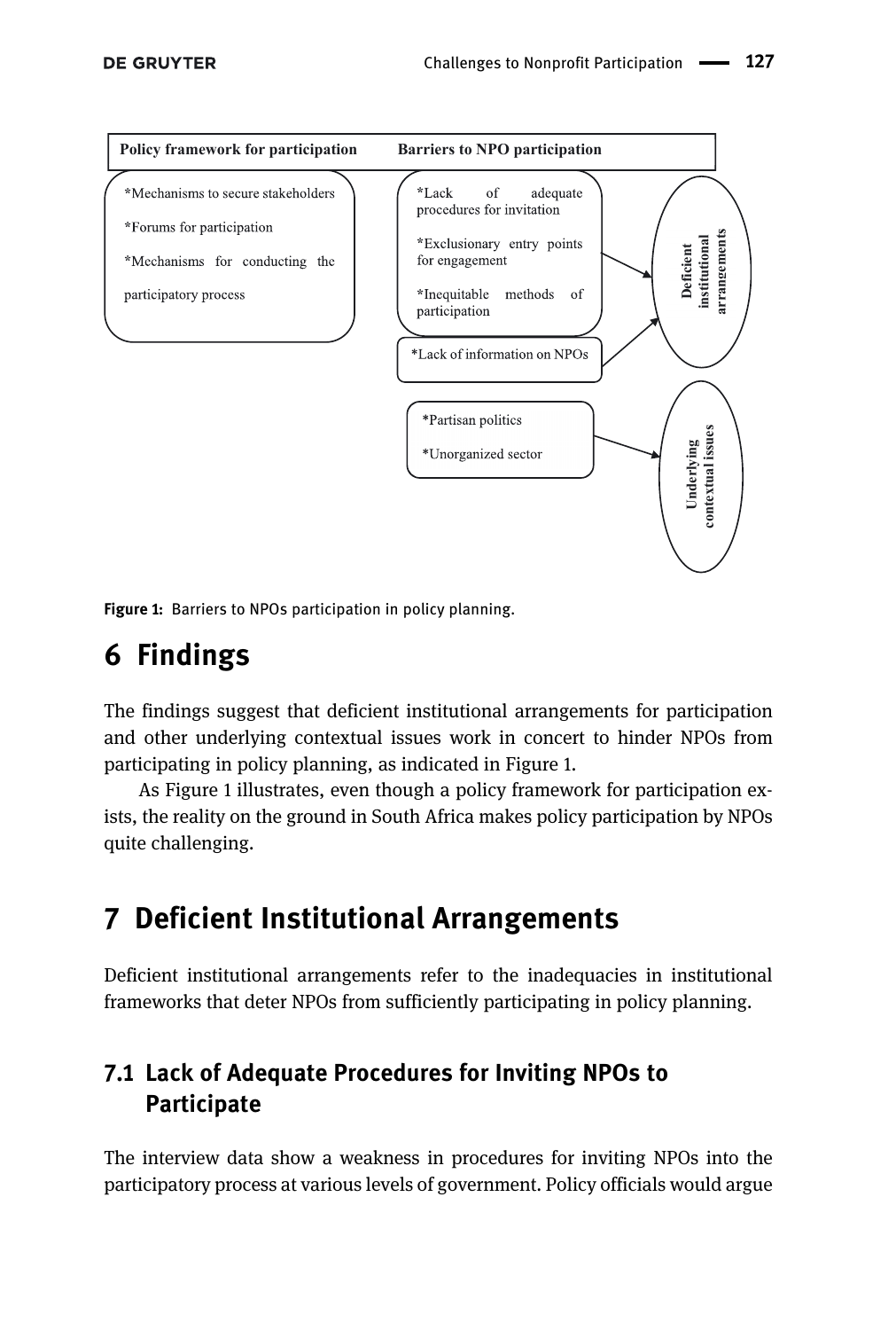that planning is a collective process with consultation across a broad range of stakeholders, including the non–profit sector. However, when questioned about specific procedures for the participatory process, especially as it relates to NPOs, inadequacies became apparent. Often, government officials admitted there was no particular process for inviting NPOs to participatory meetings, especially at the national and provincial level. As indicated by some key informants:

[...] I think there has been an on-going difficulty, particularly at the provincial level about how to engage strategically with the organizations. The strategic problem is that, unlike the local government where you've got IDP [Integrated Development Plan] process … the provincial government doesn't really have this same kind of mechanisms. So, we don't have a platform at the provincial level where we just meet with people and organizations to pace their thinking on things. (KI, provincial level)

I don't think that we can say that we consult with every organization … At the national level it would always be challenging, to have an aggregate situation, but at the local level is where they can meet councillors and different levels of provincial representatives. (KI, national level)

Even though policy officials suggests that it would be more feasible for NPOs to participate at the municipal level because the procedures for participation are outlined in the Municipal Systems Act, the procedures are not properly implemented to incorporate the NPO sector into participatory processes at that level either. Some NPO leaders who reside in the communities where they operate indicated that they get invited to IDP ward meetings, but they are invited in their capacity as residents and not as operators of a NPO in the community. As one NPO leader explains:

In the [ward] IDP meeting we get invitations from the councillor, but we just go like normal community members. We participate as community, not as 'Y' [name of organization]. If they can invite us as 'Y' organization, not as a community member so we can give them our view as Y, since we work in the community. (NPO leader)

Though participation is legislated at the local level, invitations to participate are not better implemented at the municipal level of government than at the national and provincial levels of government.

The lack of adequate procedures for inviting NPOs has other consequences, such as government planning without community input, or not inviting NPOs or inviting them to participatory meetings at the last minute. Some NPO leaders indicated that:

[The national] Government does not invite us. We have been saying this for a number of years, that we want to work together for the sake of improving the quality of life of children and all vulnerable groups in this country, but we do not get that. We don't want government alone to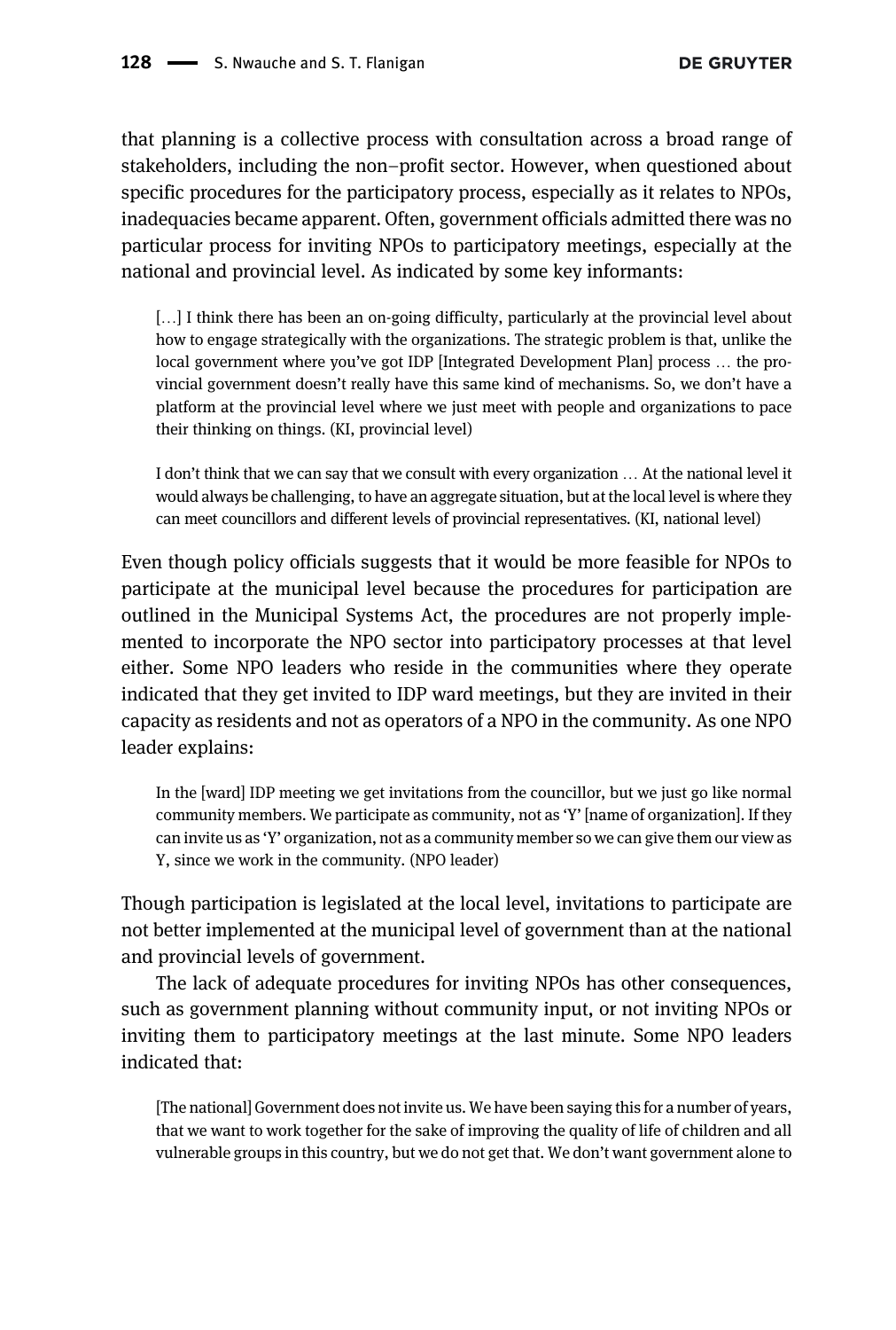talk, but rather invite us to these meetings where you plan because we are hands-on on the ground. (NPO leader)

Sometimes they [the municipality] deliberately don't invite us, or I will get an invitation for an event the day before it happens or in the morning and it's almost like it's part of the exclusion strategy because, they know that you are never going to make it. So, the way people are invited is also very interesting and then it is said that we are invited, but we don't come. (NPO leader)

In other circumstances NPO leaders feel they are provided with fewer opportunities than other sectors to participate in planning:

The NEDLAC $^{\rm 1}$  arrangement, it's failing when it come to the sector because it always promotes business and labour in their talks […] This platform is a platform that is meant to extend engagement from that national strategic level between state, labour and business and the social sector. As it stands now, we have a seat, only by invitation and not all the time, whereas business is full-time, government is full-time, labour is full time. (NPO leader)

Some NPOs indicated that in addition to the irregularity of invitations to participate, those organizations that are invited, often are larger organizations that do not necessarily represent the sector.

### 7.2 Exclusionary Entry Points for Engagement

The data suggest that another hindrance to the participation of NPOs in the policy planning process is that there is no specific or legislated space(s) for engagement between the NPO sector and policy officials. While there seem to be various spaces, or what we refer to as entry points for engagement, within departments at different levels of government akin to the formalized but transient spaces identified by [Cornwall \(2002\)](#page-17-2), the spaces are exclusionary. They are exclusionary in the sense that participation within these spaces is mostly with government–funded organizations and with large or 'well-known' organizations. As one interview participant explain:

We are an umbrella coalition for more than one hundred NGOs, but the government has set up parallel structures to communicate with some NPOs. They [provincial Department of Social Development] call it NPO District Forums. They are not willing to receive any engagement from any other structure besides that particular structure and not everybody is invited to that structure. So, if you are a non-funded NPO, not funded by Department of Social Development, the chances of you being invited there is hardly likely. (NPO leader)

<sup>1</sup> National Economic Development and Labour Council (NEDLAC) is a forum for engagement at the national level for government's engagement with different sectors.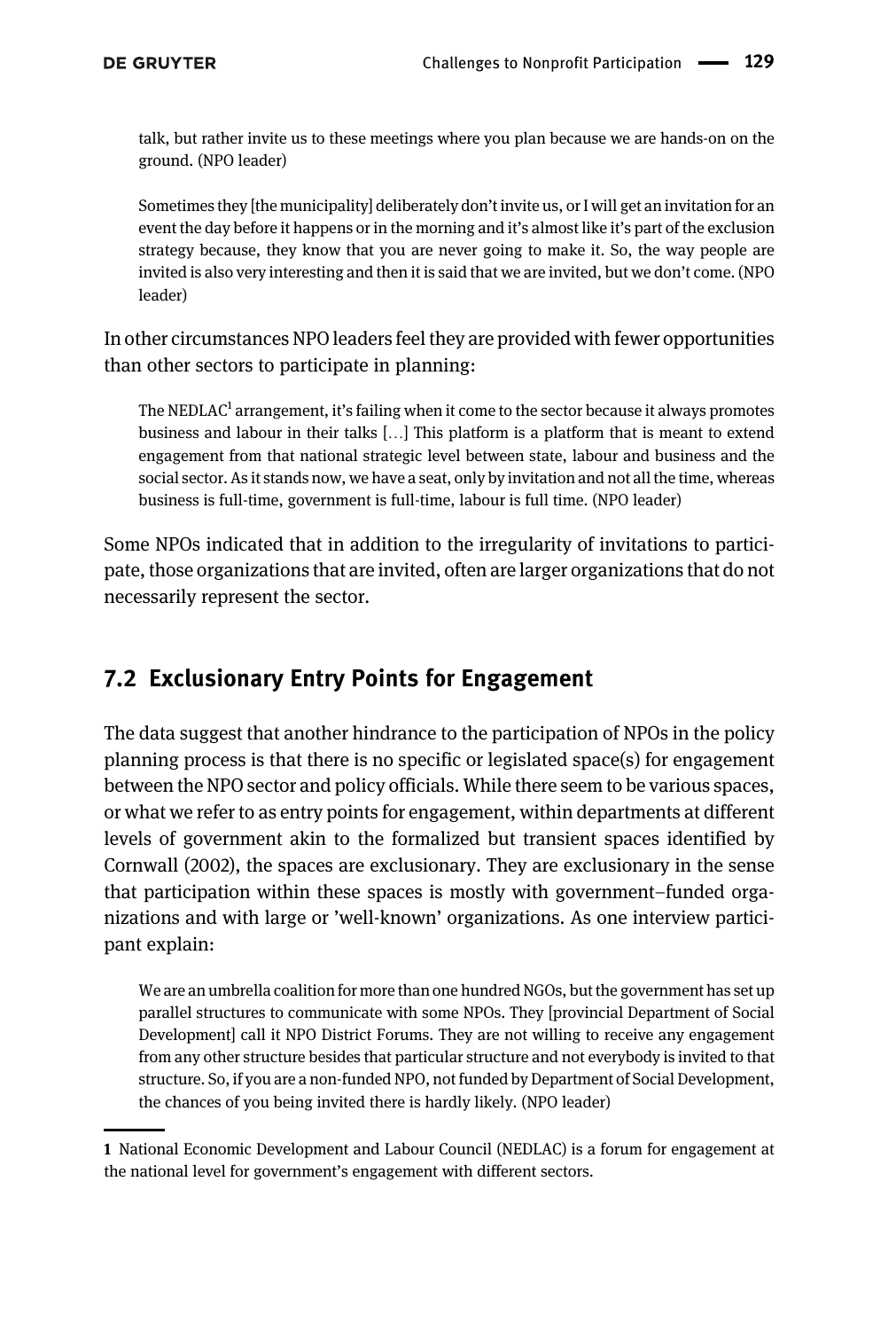The implication of this is that, if an NPO is not being funded by any government department or is not a well–known organization, the chances of having the opportunity to be invited into any entry point for engagement is slim. This exclusionary pattern of participation in the planning process deprives smaller organizations, which constitute the majority of NPOs in South Africa, from making inputs into policy. It also excludes NPOs that generate funds from sources outside of government. This amounts to insufficient opportunities for NPOs to participate.

#### 7.3 Inequitable Methods of Participation

The inequitable methods adopted for the participatory process also present hindrances to NPOs' participation in policy planning. Pre-designed policy agendas are seemingly foisted on NPOs in participatory meetings in a way that does not provide much room for NPOs to give input into policy. Some NPO leaders express concern that NPO participation is just formality and to tick a box, and not necessarily a process meant to provide adequate opportunity for government–NPO interaction. This is because policy actors come to meetings with a pre–designed agenda or blueprint of what will be discussed, without leaving much room for other stakeholders (in this case, the NPOs) to give their input. As some interview participants explain:

I think there is a lot of lip service, a lot of it is around, 'We value your input', you know. That's why I've stopped going … So, for me it's almost like, this whole thing about consultative process [in the municipality], when they arrive it's a forgone conclusion that whatever it is they were saying has already been decided. (NPO leader)

We need to talk about invited platforms. You invite me, you've already got an agenda. When do I come to a meeting where I can bring my agenda? So, my points are never ever heard because you already have an agenda and so the entire meeting is about you telling me about your agenda. (NPO leader)

These meetings, as such, are considered by NPO leaders to be merely information sessions and not pathways to meaningful participation in the policy planning process. This institutional deficiency also exists within funding partnerships, where government funded NPOs are invited to meetings mainly to be informed of the funding government entity's objectives, which they require the given NPO(s) to achieve. One NPO leader notes:

We are not called to any planning meetings. [The provincial] Department of Health or Social Development; they plan, and they give the plan to us as in, 'This is what we want to achieve; this is what you must achieve'. (NPO leader)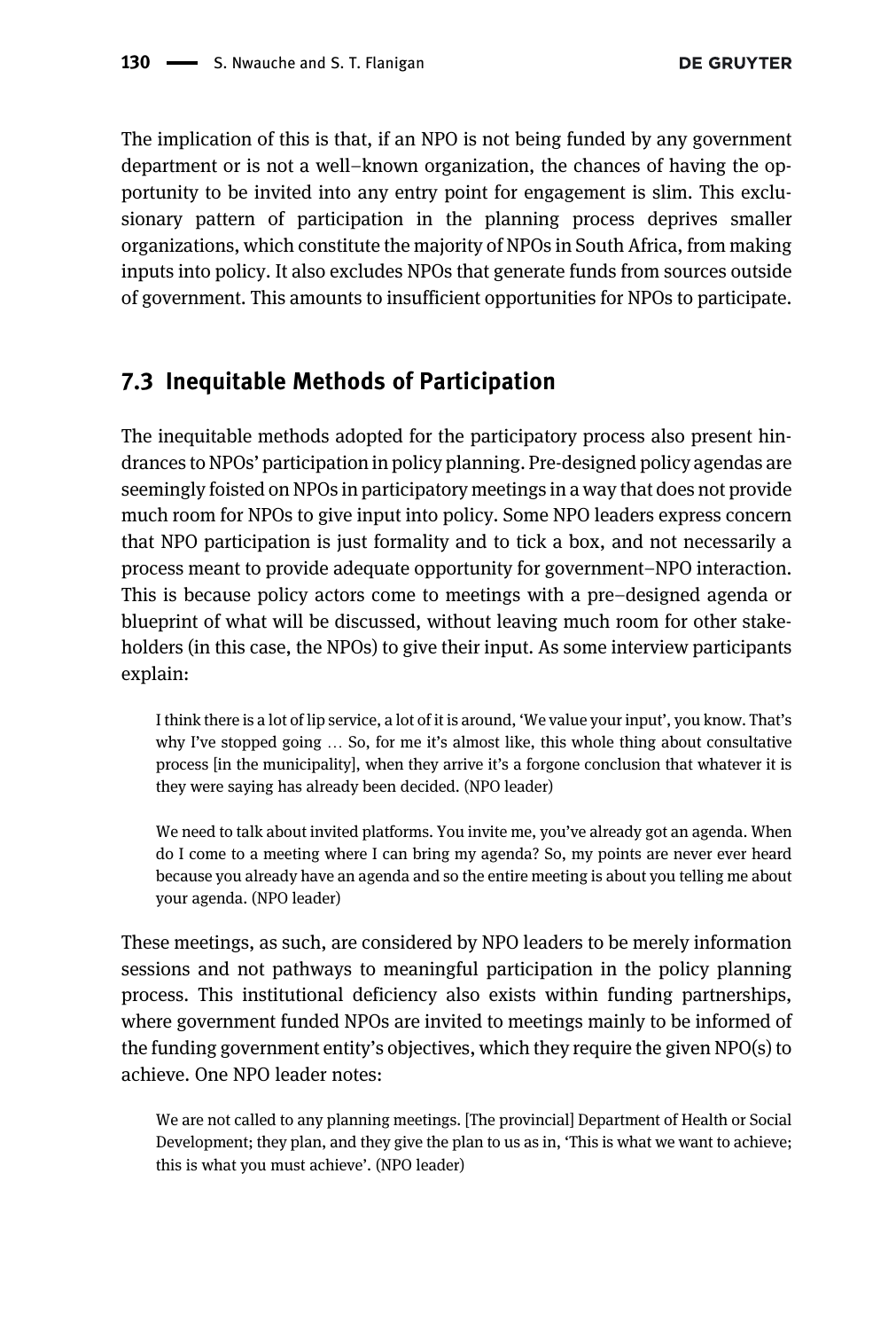This kind of approach to planning perpetuates the thinking that NPOs are only suited to implementing programs on behalf of government and less deserving of a seat at the table where the planning of the program occurs.

Some government employees counter that public meetings are not the only means of participation; for example, feedback on policy documents can also be helpful participation. A policy planner noted:

If we talk specifically about policy making, they (the NPOs) come in at some point. They will have an opportunity, in terms of when a policy document has been developed to make input into that policy. So, we will give them a time to comment on that policy (and) provide inputs. (KI, municipality level)

While it can be argued that having the opportunity to critique policy documents is a form of consultation, NPO leaders argue it is not enough. Like holding meetings with a pre-arranged agenda, some NPO leaders are adamant that this does not provide them adequate opportunity to engage with the government and give their input into a policy plan. Rather, it is considered a perfunctory gesture that serves to simply check the boxes, as the policy has already been largely developed, and there is no guarantee that their input will eventually make it into the final policy document.

### 7.4 Lack of Information on NPOs

Non–profit organizations in South Africa operate in a fluid environment in which there is a lack of comprehensive databases or systematic processes for generating information on the NPO sector. This presents challenges for state–NPOs interaction in the policy planning process. As NPOs are considered stakeholders in the development process, in order to invite them into entry points for engagement, government needs to be able to identify who is doing what and where. The lack of efficient systems to generate comprehensive information on the organizations in the NPO sector creates challenges of properly identifying current and active organizations and inviting them into spaces for participation. Even though the national Department of Social Development (DSD), which is responsible for the registration of NPOs, keeps a database of registered organizations, that information is hardly accurate. As interview participants describe:

It's actually a big problem because nobody really knows, at any point in time, the actual size and shape of the sector … we can't rely on that database at all … So, there are thousands and thousands of organizations on that database, but it's not a true picture of what the sector actually looks like and it's an issue because that would actually be useful information as well for planning. (KI, national level)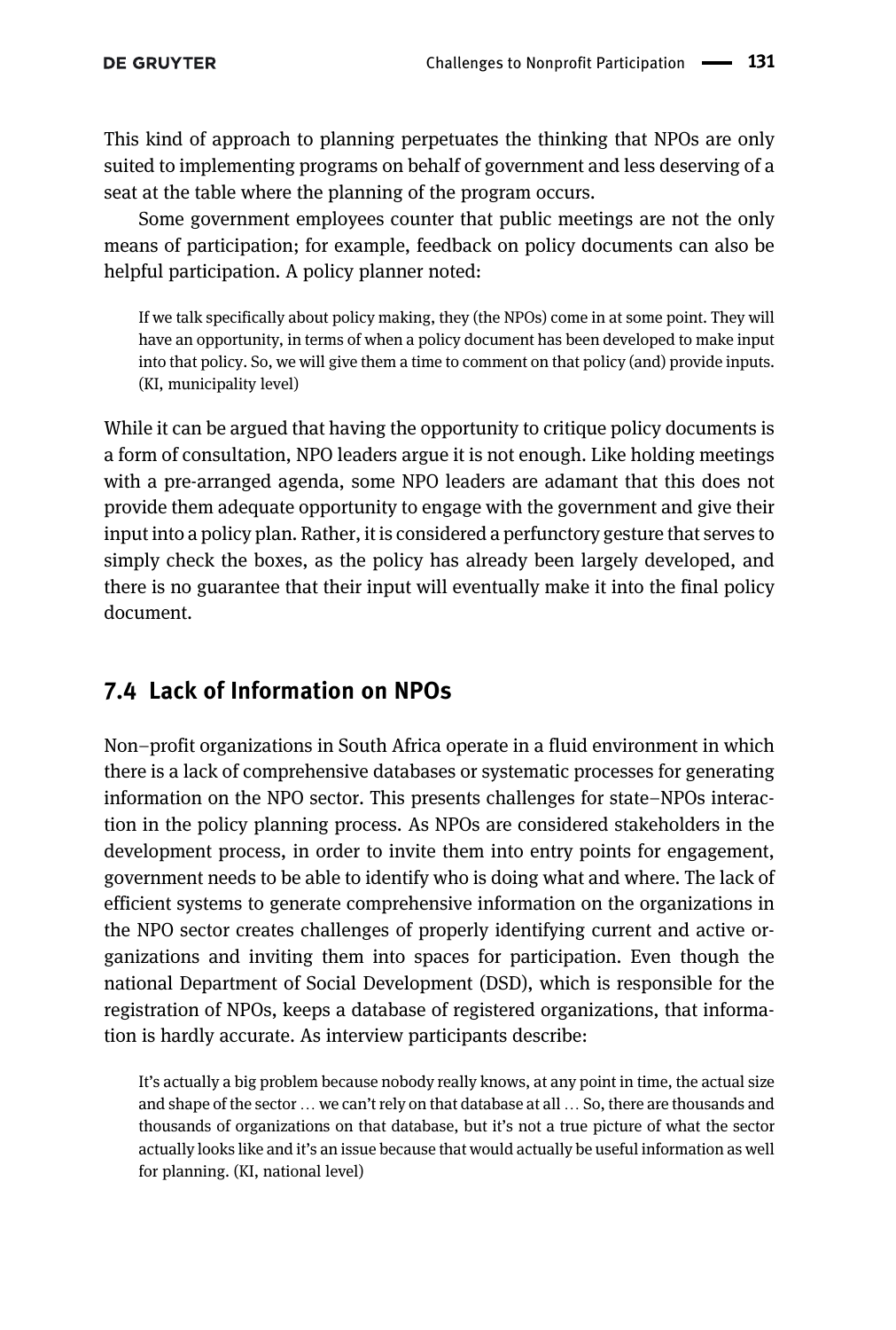I cannot pinpoint to a database or maybe one centralized database where you can go and get all of them. But what I know is that … there is a whole lot of SLAs [service level agreements] with different agencies where they keep this information. (KI, municipality level)

It is important to note that the database in the DSD is used mainly to enable NPOs to retain their legal status and not for planning purposes. The data is not necessarily shared with other national departments, provincial and municipality planning offices, or other departments. Also, different levels of government have different databases without any mechanisms to consolidate information, resulting in the existence of numerous fragmented databases mostly documenting funding partnerships. One KI summarised the scenario like this:

Those we don't have a relationship with, we don't know about those ones. Those that we have a relationship with, we get the stats and data from them. (KI, municipality level)

The lack of mechanisms for generating information present challenges for adequately identifying NPOs and knowing who is doing what, where, and how, making it difficult to invite NPOs and provide opportunities for participation in the planning process.

### 8 Underlying Contextual Issues

Underlying contextual issues are issues that are outside of the institutional framework for participation in policy planning but within the context in which NPOs operate, which also constrain them from participating adequately in policy planning. These include partisan politics and an unorganized NPO sector.

#### 8.1 Partisan Politics

Partisan politics can become infused into spaces for participation and engagement with government. This is especially common at the local government level, creating a particularly inconducive space for interaction and participation in the policy planning process. Creating spaces for dialogue is important, but the nature of the space for interaction also matters. The co-optation of these spaces by partisan politicians hinders NPO leaders from actively participating in the consultative process and engaging in dialogue on their services in the planning process. As some NPO leaders note:

Generally, these organizations as I know them, they don't want to be trapped into issues of politics and fighting. They will not want to form part of those meetings, and consequently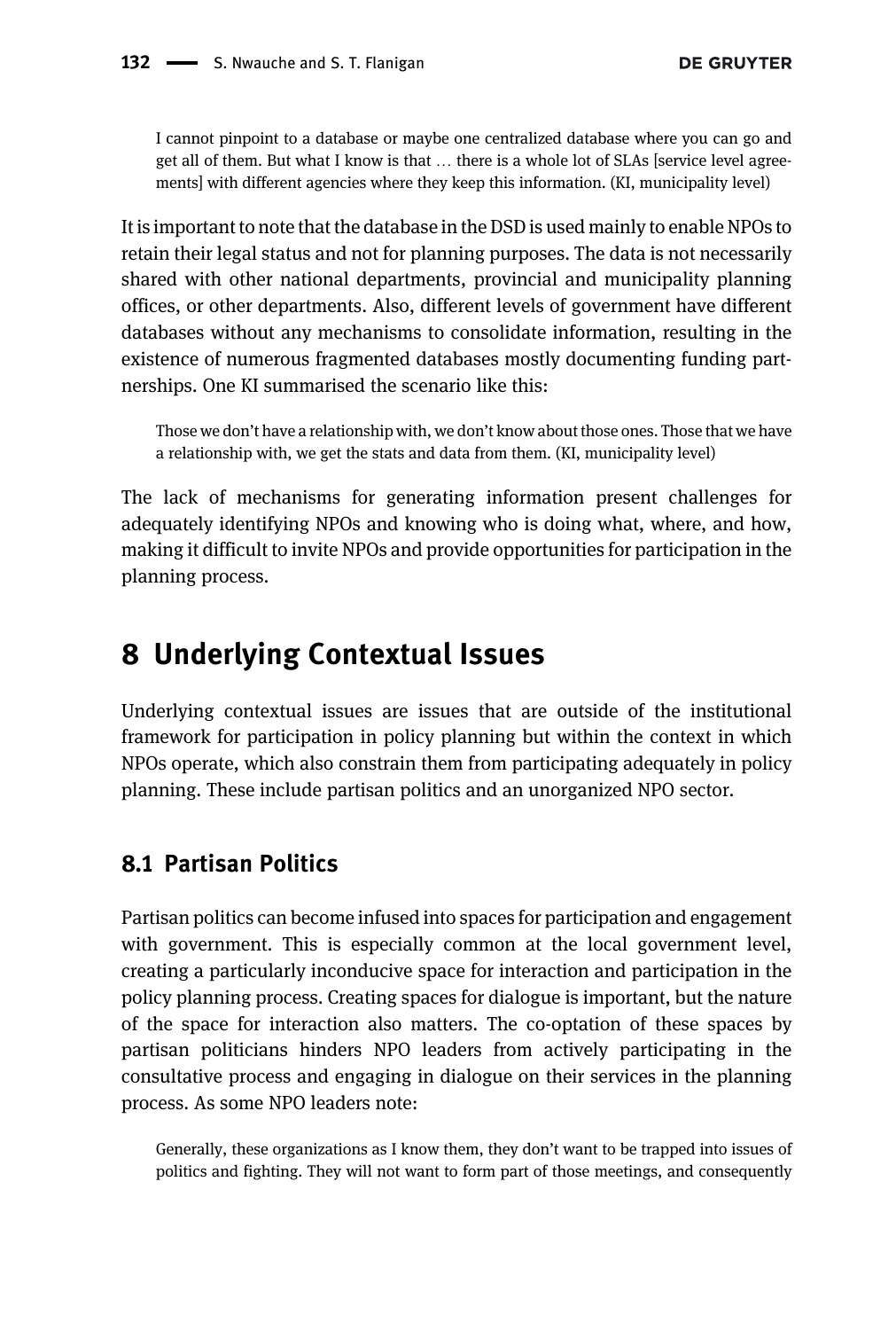withdraw from them. In turn the whole thing frustrates the supposedly constructive engagement and focused input for development [in the municipality], and it will end up being a domain for party politicking, not development … So, obviously you will just say, 'Let me go to my NGO and not worry about these structures' (NPO leader).

The developmental context, you realize that it is highly political, and you have to play safe so that you don't become associated into the political dimension … so, for example, Tshwane  $\lim$ unicipality has a DA<sup>2</sup> mayor, it means that when you go to that meeting of the mayor, you are surely going to be coloured a bit by the political agenda of the DA … The premier [of the provincel is ANC, $3$  going to some of the meetings, you as surely likely to be kind of contextualized in the agenda of the ANC, which is very tricky. So, what do you do? (NPO leader)

NPO leaders conceive of space(s) for participation as politically "contaminated" because the atmosphere is sometimes contentious. Therefore, even when the opportunity to participate presents itself, NPO operators tend to avoid spaces for participation in to remain neutral and steer clear of partisan politics. This translates to missed opportunities for participation and engagement with government in the planning process.

#### 8.2 Unorganized Sector

The unorganized nature of the nonprofit sector itself also serves as a hindrance to NPOs' participation in policy planning. The data suggest that the NPO sector operates in such an uncoordinated manner that they are unable to effectively mobilize to gain government's attention, either through coalitions or representation. For example, some respondents indicated:

It's inherently a hard sector to draw a line around, about who speaks on behalf of whom. There is a lot of contestations in the sector and it's almost always difficult to say whether you've spoken to enough organizations to say you actually have a representative sample. So, I think that is one of the technical challenges for government: knowing how to engage with a sector that is quite amorphous. There is not a lot of internal coherence or a single view on anything. Unlike business or labour where the mechanisms are much clearer about how to engage with them. (KI, provincial level)

The reality is that government [at different levels] has capitalised on our fragmentation, and they use it. So, the more fragmented and divided we are, the more we cannot bring our voices together as a collective to engage government. (NPO leader)

<sup>2</sup> Democratic Alliance is the main opposition political party to the ruling party in South Africa.

<sup>3</sup> African National Congress, the ruling political party.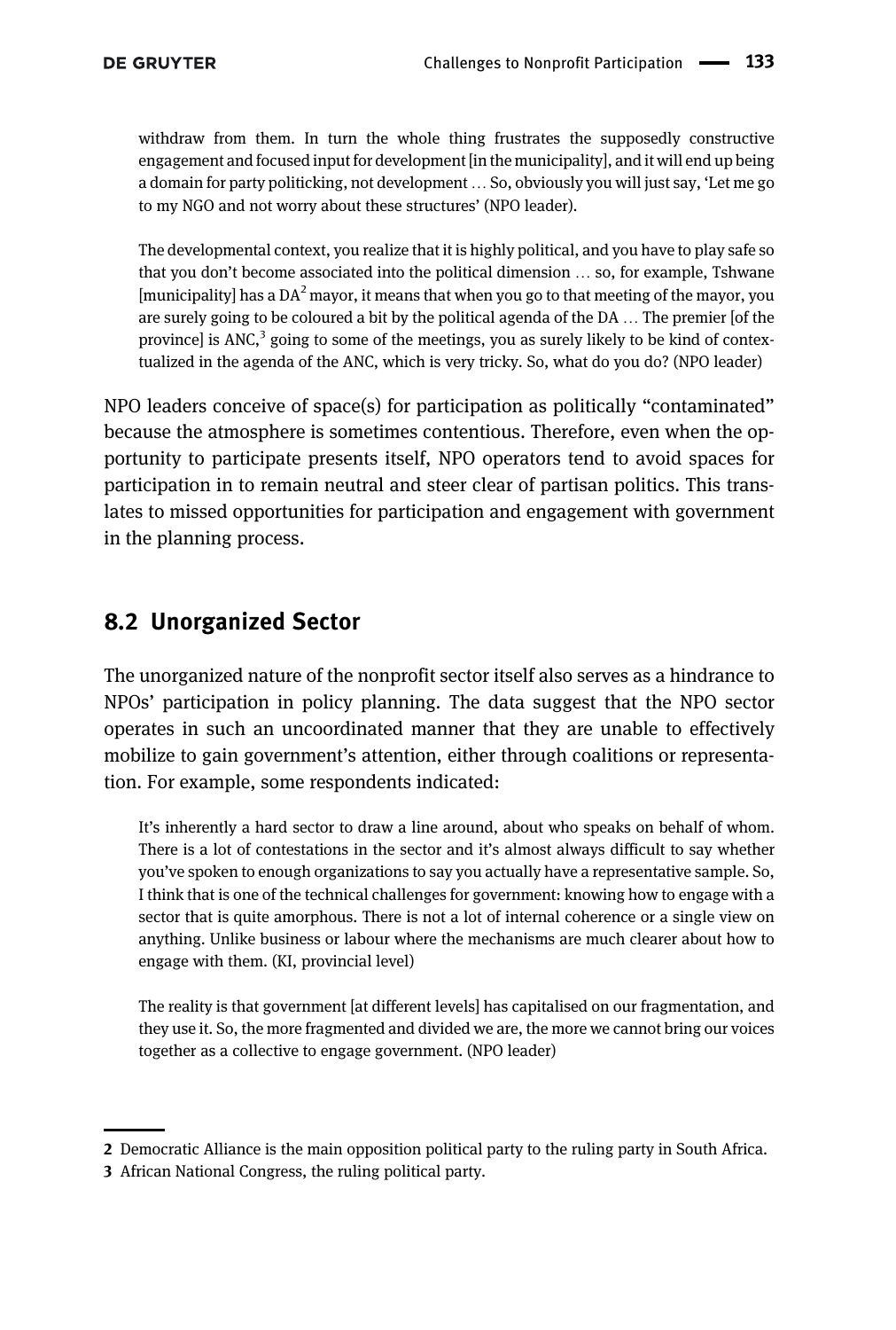The unorganized nature of the sector, thus, manifests as a fragmented and uncoordinated sector with organizations working in silos. Such a sector also seems challenging to invite into spaces of participation. Especially with a decline in available funding, NPOs seem to pursue their own mission and agenda with less interest in collaboration. NPOs are unable to organize themselves into a coherent force of relevant stakeholders that government engages seriously as not only in programme implementation through contracting and grants, but as co–creators of programmes that address problems in communities. The unorganized nature of the sector, therefore, reduces opportunities for participation in the planning process.

## 9 Discussion and Conclusion

This study aimed to examine the challenges to NPOs participation in the development planning process in South Africa. The findings suggest that NPOs do not participate adequately in the policy planning process due to challenges of deficient institutional arrangements relating to how NPOs are invited, the exclusionary nature of spaces for participation, inequitable methods of participation and a lack of adequate information about NPOs. Other factors that present challenges to the participation of NPOs include underlying contextual issues such as partisan politics and the unorganized nature of the sectors. This suggests that even though NPOs are intrinsically linked to the public and/or social policy of the contexts in which they operate due to their service provision, they do not participate adequately in influencing the policies they implement. Rather, they are mostly considered as service providers and policy implementers. The asymmetric focus on NPOs as gap fillers, service deliverers and policy implementers paints only half the portrait of their relevance in the policy process.

NPOs typically derive their vision for addressing societal needs from their own perspective. Bringing NPOs into the dialogical and participatory process for planning can provide opportunities for alignment between NPOs' objectives and government's plans for addressing social problems within communities. There is, therefore, a need to bring NPOs into the participatory process of planning. In other contexts, [Salamon et al. \(1999\)](#page-19-16) also identified the need for the state to make room at the table for NPOs in public spaces for policy formulation. As the findings suggest, in South Africa, the deficiencies in the institutional frameworks for participation create challenges to NPOs participation. While these processes are less well defined at the national and provincial levels, participatory procedures that incorporate NPOs at the municipality level are poorly implemented. This lack of an organized procedure for the participation of NPOs indicates the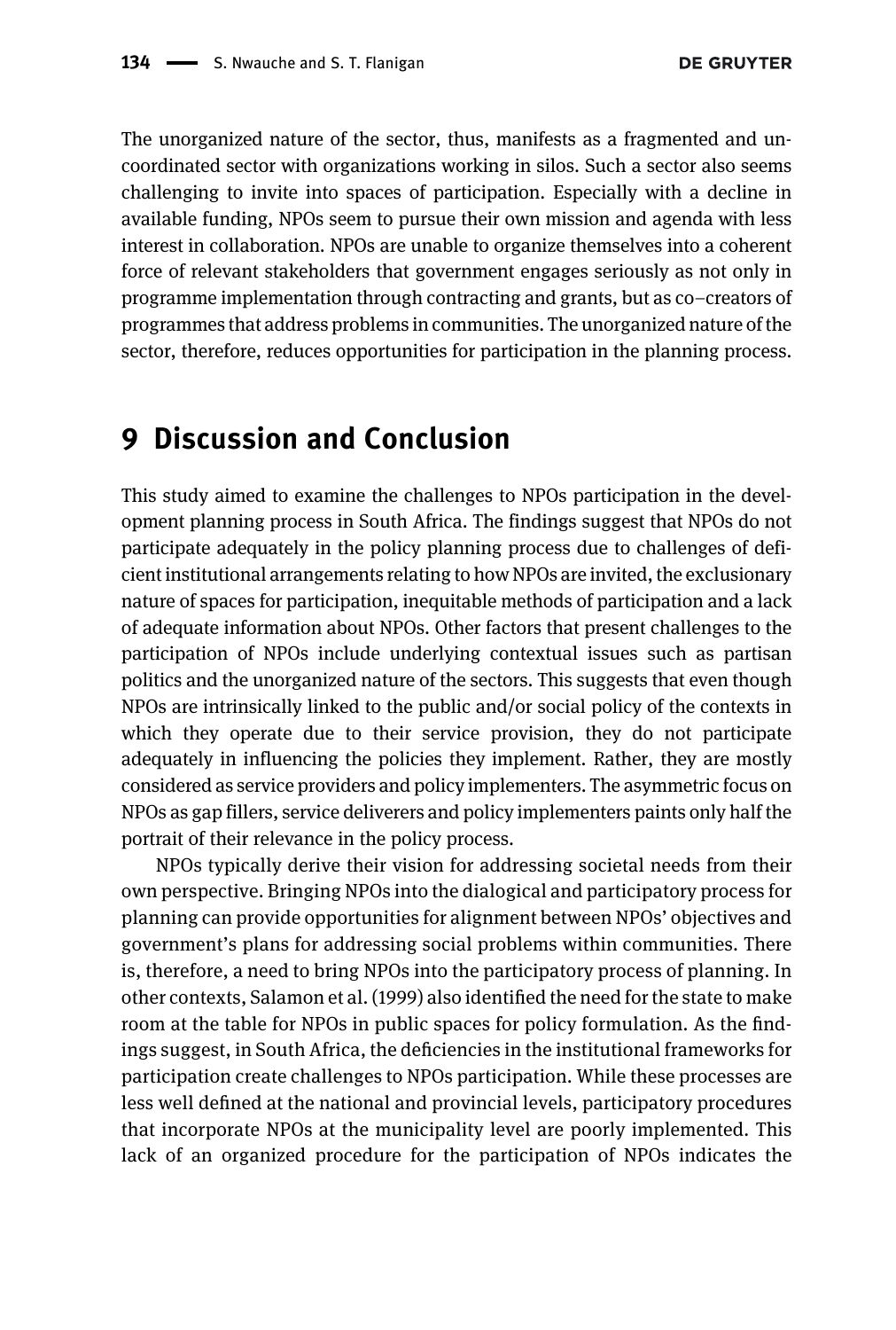presence of an institutional void in the planning process in South Africa (see [Nwauche and Claeyé 2019\)](#page-19-17).

This article further argues that the participation of NPOs in planning will be more effective at the local level and can be used as a scaffold to build up to the provincial and national level. According to the wall–to–wall municipal system in South Africa, every geographical space in the country is within a municipality. The implication is that every NPO operates within a municipal space, whether the organization is big or small, local, or international, funded by government, led by community leaders or by those from outside the community. Given that the NPO database is held by the Department of Social Development, which is responsible for the registration of NPOs, this also means that NPOs can be more easily accessible to policy planners in municipal spaces. Policy planners can generate information on this stakeholder group and understand their salience and the nature and scope of their services to engage them in the planning process. At the operational level, it can also address inequitable methods of participation.

Furthermore, the contextual hindrances to NPOs' participation, as identified in this article, are a reminder that spaces for participation are not neutral [\(Cornwall](#page-18-18) [2004](#page-18-18)). As such, the nature or character of the entry points for engagement can influence people's decision to participate. Thus, the infusion of partisan politics into spaces for participation in South Africa dampens the interest of NPOs in joining the participatory process and consequently causes them to withdraw from the entry points of engagements. This translates to missed opportunities for participating in the policy planning process.

Secondly, the contextual hindrances suggest that the behaviour of actors within a context can influence their relevance and relationship with the state and policy actors. Therefore, the lack of coordination and collective engagement with policy actors that results from an unorganized sector constrain adequate participation of NPOs in planning. Also, the perception of NPO leaders of themselves in relation to the context in which they operate presents challenges to their participation. Nonprofit organization leaders who are not from the community in which they provide services tend to view themselves as outsiders. As such they are less willing to engage with the institutional bodies and participate within the local context than NPO leaders who are from the community. This is also a function of and further exacerbates the lack of collective engagement of NPOs with policy actors. The barriers to NPOs' participation in policy planning, thus, suggest that the role of NPOs in the policy context is not being fully harnessed. As their services affect the achievement of the country's social policy, it calls into question the true meaning of NPOs as stakeholders in the policy process in South Africa.

To create pathways and make space for NPOs in the policy planning process, there is a need to address the issues that hinder NPOs. First, it is necessary to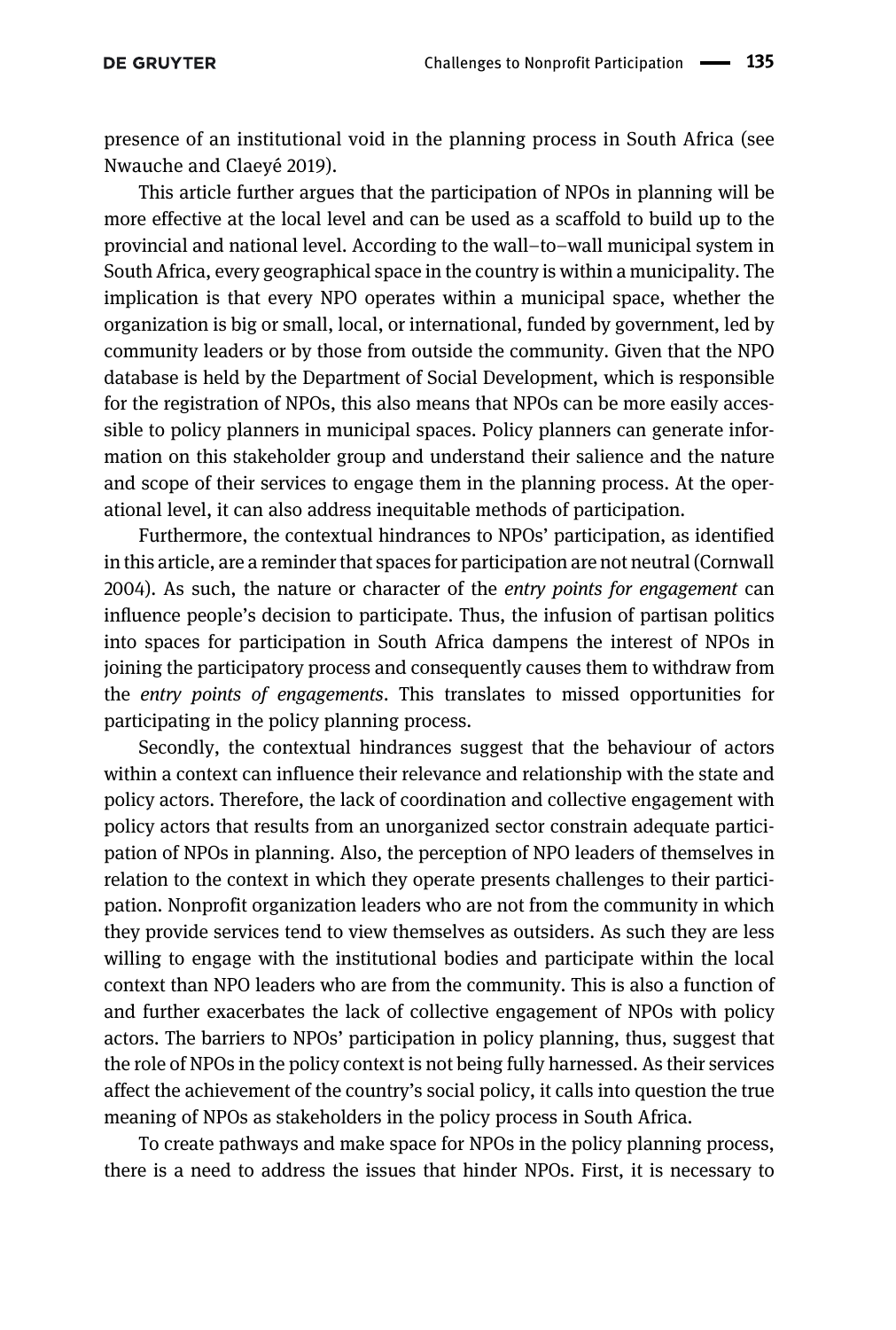develop and effectively implement policy procedures that will enhance NPOs' participation in policy planning. Also, it is crucial to minimize the infusion of partisan politics into spaces for participation for NPOs, for example by paying attention to the configuration of actors that are allowed into the spaces and the types of discourse permitted in the space. The proper management of such spaces can promote productive participation. Furthermore, while the authors recognize that NPO leaders are diverse in their ideology about engagement with the state and that some organizations are more willing and able to engage than others, the sector needs to find ways of organizing within collectives and coalition groups. This is because, for practical reasons, government cannot engage with every organization individually. It would be more practical to gain attention as groups. The issues addressed in this article can be relevant in other contexts outside of South Africa, especially in an era that emphasizes intersectoral relationships and cooperation between state and non–state actors for effective policy governance.

## References

- <span id="page-17-0"></span>Almog-Bar, M. 2017. "Civil Society and Nonprofits in the Age of New Public Governance: Current Trends and Their Implications for Theory and Practice." Nonprofit Policy Forum 8 (4): 343–9.
- <span id="page-17-3"></span>Anheier, H. K. 2014. Nonprofit Organizations: Theory, Management, Policy, 2nd ed. New York: Routledge.
- <span id="page-17-4"></span>Bar-Nir, D., and J. Gal. 2011. "Who Has the Power? The Role of NPOs in Local Authorities." Voluntas: International Journal of Voluntary and Nonprofit Organizations 22 (1): 1–25.
- <span id="page-17-10"></span>Boyatzis, R. E. 1998. Transforming Qualitative Information: Thematic Analysis and Code Development. Thousand Oaks: Sage.
- <span id="page-17-11"></span>Braun, V., and V. Clarke. 2006. "Using Thematic Analysis in Psychology." Qualitative Research in Psychology 3 (2): 77–101.
- <span id="page-17-7"></span>Brett, E. A. 2003. "Participation and Accountability in Development Management." Journal of Development Studies 40 (2): 1–29.
- <span id="page-17-1"></span>Brock, K. L. 2020. "Government and Non-Profit Collaboration in Times of Deliverology, Policy Innovation Laboratories and Hubs, and New Public Governance." VOLUNTAS: International Journal of Voluntary and Nonprofit Organizations 31 (2): 257–70.
- <span id="page-17-8"></span>Buccus, I., D. Hemson, J. Hicks, and L. Piper. 2008. "Community Development and Engagement with Local Governance in South Africa." Community Development Journal 43 (3): 297-311.
- <span id="page-17-5"></span>Cairns, B., M. Harris, and R. Hutchison. 2007. "Sharing God's Love or Meeting Government Goals? Local Churches and Public Policy Implementation." Policy and Politics 35 (3): 413.
- <span id="page-17-6"></span>Casey, J., B. Dalton, R. Melville, and J. Onyx. 2010. "Strengthening Government–Nonprofit Relations: International Experiences with Compacts." Voluntary Sector Review 1 (1): 59–76.
- <span id="page-17-9"></span>Charmaz, K. 2006. Constructing Grounded Theory: A Practical Guide Through Qualitative Analysis. Thousand Oaks: SAGE Publications.
- <span id="page-17-2"></span>Cornwall, A. 2002. Making Spaces, Changing Places: Situating Participation in Development. IDS Working Paper 170. Also available at [https://opendocs.ids.ac.uk/opendocs/bitstream/](https://opendocs.ids.ac.uk/opendocs/bitstream/handle/20.500.12413/3932/Wp170.pdf) [handle/20.500.12413/3932/Wp170.pdf.](https://opendocs.ids.ac.uk/opendocs/bitstream/handle/20.500.12413/3932/Wp170.pdf)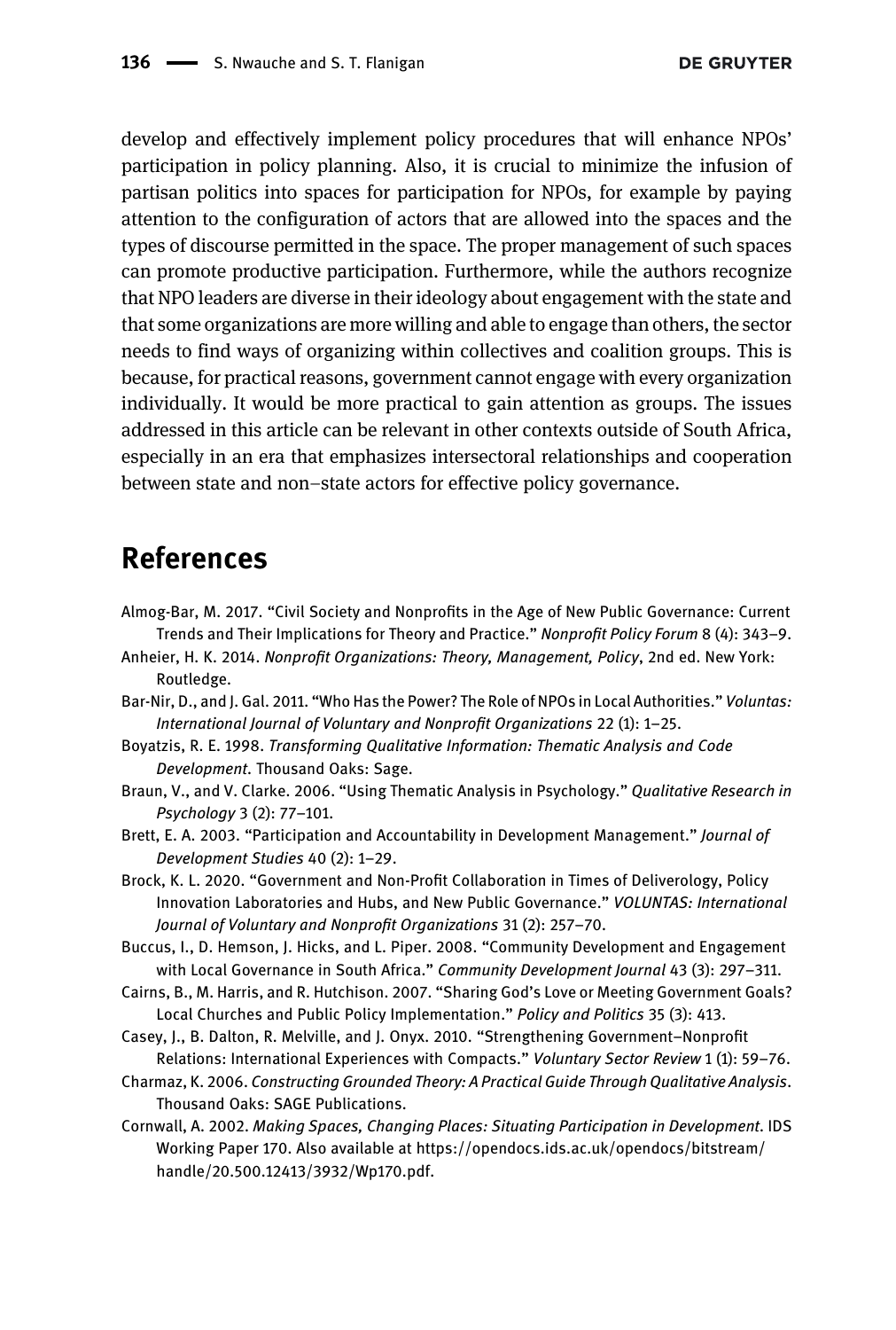- <span id="page-18-18"></span>Cornwall, A. 2004. "Spaces for Transformation? Reflections on Issues of Power and Difference in Participation in Development." In Participation: From Tyrany to Transformation? Exploring New Approaches to Participation in Development, edited by S. Hickey, and G. Mohan, 1–30. London: Zed Books.
- <span id="page-18-11"></span>Crane, A., and T. Ruebottom. 2011. "Stakeholder Theory and Social Identity: Rethinking Stakeholder Identification." Journal of Business Ethics 102 (1): 77–87.
- <span id="page-18-7"></span>De Wet, J. P. 2010. "On the Horns of a Dilemma: Non-Profit Organisations' Relations with the State in Post-Apartheid South African." Africanus 40 (2): 3–17.
- <span id="page-18-9"></span>Flanigan, S. 2011. "Barriers to Immigrant Engagement with Government: Perceptions from Immigrant Nonprofit Organizations in California and New York State." Journal of Public Management and Social Policy 17 (2): 63–80.
- <span id="page-18-10"></span>Freeman, E. R. 1984. Strategic Management: A Stakeholder Approach. Marshfield: Pitman Publishing.
- <span id="page-18-0"></span>Frumkin, P. 2002. On Being Nonprofit: a Conceptual and Policy Primer. Cambridge: Harvard University Press.
- <span id="page-18-14"></span>Gaventa, J. 2004. "Towards Participatory Governance: Assessing the Transformation Possibilities." In Participation: From Tyrany to Transformation? Exploring New Approaches to Participation in Development, edited by S. Hickey, and G. Mohan, 25–41. London: Zed Books.
- <span id="page-18-16"></span>Glaser, B. G., and A. Strauss. 1967. The Discovery of Grounded Theory. Chicago: Aldine Publishing Company.
- <span id="page-18-3"></span>Göçmen, I. 2013. "The Role of Faith-Based Organizations in Social Welfare Systems: A Comparison of France, Germany, Sweden, and the United Kingdom." Nonprofit and Voluntary Sector Quarterly 42 (3): 495–516.

<span id="page-18-2"></span>Goulet, D. 1989. "Participation in Development: New Avenues." World Development 17 (2): 165–78.

- <span id="page-18-12"></span>Grimble, R., and K. Wellard. 1997. "Stakeholder Methodologies in Natural Resource Management: a Review of Principles, Contexts, Experiences and Opportunities." Agricultural Systems 55 (2): 173–93.
- <span id="page-18-4"></span>Jiwani, I. 2000. "Globalization at the Level of the Nation-State: The Case of Canada's Third Sector." Innovations: A Journal of Politics 3: 27–46.
- <span id="page-18-17"></span>Joffe, H. 2012. "Thematic Analysis." In Qualitative Research Methods in Mental Health and Psychotherapy: A Guide for Students and Practitioners, edited by D. Harper, and A. Thompson, 210–23. Chichester: Wiley-Blackwell.
- <span id="page-18-6"></span>Kendall, J., and M. Knapp. 1993. Defining the Nonprofit Sector: The United Kingdom. Working Papers of Johns Hopkins Comparative Nonprofit Sector Project. Also available at [https://citeseerx.ist.psu.edu/viewdoc/download?doi=10.1.1.473.7586&rep=rep1&type=pdf.](https://citeseerx.ist.psu.edu/viewdoc/download?doi=10.1.1.473.7586&rep=rep1&type=pdf)
- <span id="page-18-15"></span>Kersting, N. 2013. "Online Participation: From 'Invited' to 'Invented' Spaces." International Journal of Electronic Governance 6 (4): 270–80.
- <span id="page-18-5"></span>Krasnopolskaya, I., Y. Skokova, and U. Pape. 2015. "Government–Nonprofit Relations in Russia's Regions: An Exploratory Analysis." VOLUNTAS: International Journal of Voluntary and Nonprofit Organizations 26 (6): 2238–66.
- <span id="page-18-1"></span>Levy, K., and A. Ketels. 2021. "Outsourcing and Networking: Similar Trends in Local State-NPO Cooperation in Germany and China." Nonprofit Policy Forum 12 (2): 243–84.
- <span id="page-18-13"></span>Lyon, A., P. Hunter-Jones, and G. Warnaby. 2017. "Are We Any Closer to Sustainable Development? Listening to Active Stakeholder Discourses of Tourism Development in the Waterberg Biosphere Reserve, South Africa." Tourism Management 61: 234–47.
- <span id="page-18-8"></span>Mafunisa, M. J. 2004. "The Role of Civil Society in Promoting Good Governance in the Republic of South Africa." International Review of Administrative Sceinces 70 (3): 489–96.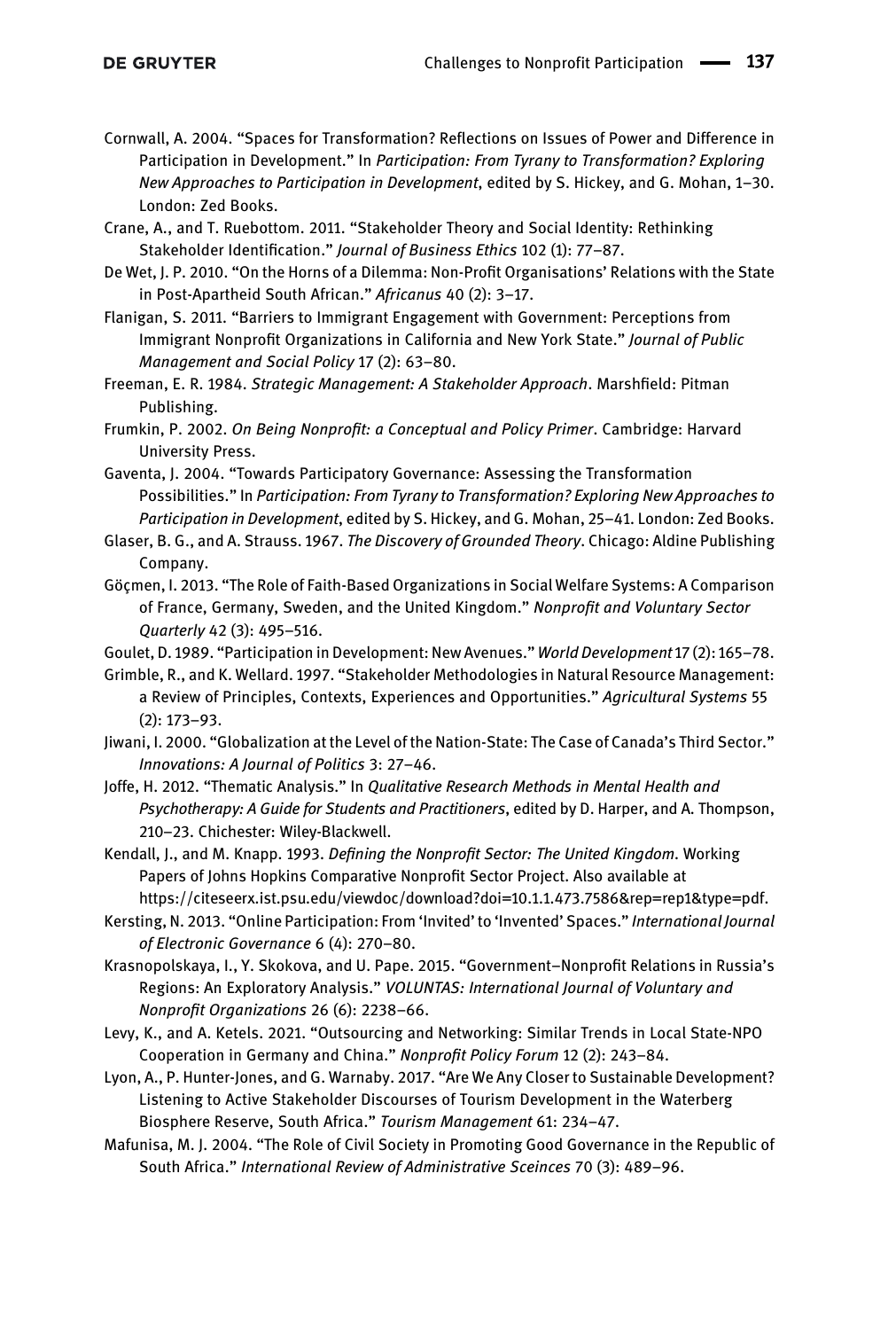- <span id="page-19-9"></span>Mitchell, R. K., B. R. Agle, and D. J. Wood. 1997. "Toward a Theory of Stakeholder Identification and Salience: Defining the Principle of Who and What Really Counts." Academy of Management Review 22 (4): 853–86.
- <span id="page-19-4"></span>Mosley, J. E. 2020. "Social Service Nonprofits: Navigating Conflicting Demands." In The Nonprofit Sector, edited by W. W. Powell, and P. Bromley, 251–70. California: Stanford University Press.
- <span id="page-19-15"></span>Muhr, T. 1991. "ATLAS/ti—A Prototype for the Support of Text Interpretation." Qualitative Sociology 14 (4): 349–71.
- <span id="page-19-13"></span>Murombo, T. 2008. "Beyond Public Participation: The Disjuncture Between South Africa\'s Environmental Impact Assessment (EIA) Law and Sustainable Development." Potchefstroom Electronic Law Journal/Potchefstroomse Elektroniese Regsblad 11 (3): 1–31.
- <span id="page-19-7"></span>Nicholson-Crotty, J. 2007. "Politics, Policy, and the Motivations for Advocacy in Nonprofit Reproductive Health and Family Planning Providers." Nonprofit and Voluntary Sector Quarterly 36 (1): 5–21.
- <span id="page-19-17"></span>Nwauche, S., and F. Claeyé. 2019. "Institutional Voids: Impediment to the Achievement of the Sustainable Development Goals in South African Municipalities." Presented at the: United Nations Task Force on Social and Solidarity Economy (UNTFSSE) Conference, Geneva, Switzerland, 25–26 June, 2019, 1–13. Geneva: United Nations Research Institute for Social Development (UNRISD). Also available at [http://unsse.org/knowledge-hub/institutional](http://unsse.org/knowledge-hub/institutional-voids)[voids](http://unsse.org/knowledge-hub/institutional-voids).
- <span id="page-19-1"></span>Okuyama, N, Y. Ishida, and N. Yamauchi. 2010. "Public Private Partnership between Local Governments and Nonprofits in Japan." Nonprofit Policy Forum 1 (1): 1–21.
- <span id="page-19-0"></span>Patel, L. 2012. "Developmental Social Policy, Social Welfare Services and the Non‐Profit Sector in South Africa." Social Policy & Administration 46 (6): 603–18.
- <span id="page-19-14"></span>Piper, L., and L. Nadvi. 2010. "Popular Mobilization, Party Dominance and Participatory Governance in South Africa." In Citizenship and Social Movements: Perspectives from the Global South, 10, edited by L. Thompson, and C. Tapscott, 212–38. London: Zed.
- <span id="page-19-12"></span>Republic of South Africa. 2000. Local Government: Municipal Systems Act 32 of 2000. Also available at [http://www.msukaligwa.gov.za/MsukWeb/Documents/Acts/LOCAL%](http://www.msukaligwa.gov.za/MsukWeb/Documents/Acts/LOCAL%20GOVERNMENT%20MUNICIPAL%20SYSTEMS%20) [20GOVERNMENT%20MUNICIPAL%20SYSTEMS%20.](http://www.msukaligwa.gov.za/MsukWeb/Documents/Acts/LOCAL%20GOVERNMENT%20MUNICIPAL%20SYSTEMS%20)
- <span id="page-19-10"></span>Republic of South Africa. 2018. Integrated Planning Framework Bill. Also available at [https://www.](https://www.gov.za/sites/default/files/gcis_document/201805/integrated-planning-framework-bill) gov.za/sites/default/fi[les/gcis\\_document/201805/integrated-planning-framework-bill.](https://www.gov.za/sites/default/files/gcis_document/201805/integrated-planning-framework-bill)
- <span id="page-19-11"></span>Republic of South Africa. n.d. A Concept Note on Institutionalization of Planning in South Africa. Also available at<https://www.dpme.gov.za/keyfocusareas/gwmeSite/Goverment>.
- <span id="page-19-6"></span>Salamon, L. M. 1994. "The Rise of the Nonprofit Sector." Foreign Affairs: 109–22, [https://doi.org/](https://doi.org/10.2307/20046747) [10.2307/20046747](https://doi.org/10.2307/20046747).
- <span id="page-19-2"></span>Salamon, L. M. 1995. Partners in Public Service: Government-Nonprofit Relations in the Modern Welfare State. Baltimore: The Johns Hopkins University Press.
- <span id="page-19-16"></span>Salamon, L. M., H. K. Anheier, R. List, S. Toepler, and W. S. Sokolowski. 1999. Global Civil Society: Dimensions of the Nonprofit Sector. Baltimore: The Johns Hopkins Centre for Civil Society Studies.
- <span id="page-19-3"></span>Salamon, L. M., and S. Toepler. 2015. "Government–Nonprofit Cooperation: Anomaly or Necessity?" Voluntas: International Journal of Voluntary and Nonprofit Organizations 26 (6): 2155–77.
- <span id="page-19-8"></span>Savage, G. T., T. W. Nix, C. J. Whitehead, and J. D. Blair. 1991. "Strategies for Assessing and Managing Organizational Stakeholders." Academy of Management Executives 5 (2): 61–75.
- <span id="page-19-5"></span>Shier, M. L., and J. R. Graham. 2014. "Social Policy in Canada." In Encyclopedia of Social Work, 1–13. New York, NY: Oxford University Press.